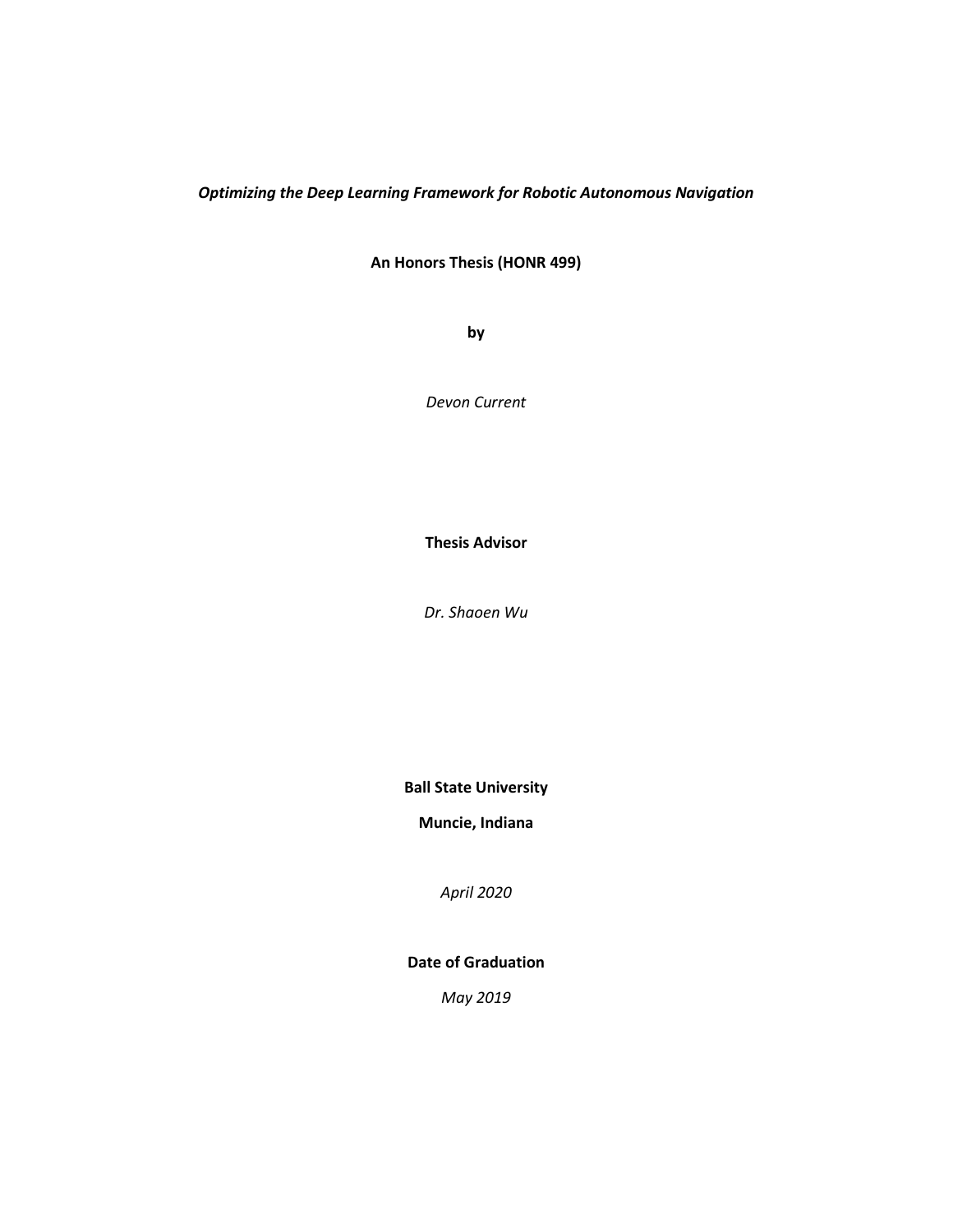### **Abstract**

Autonomous systems, including autonomous cars, have become a prominent research topic in recent years due to their potentials for improving safety for users and the potential commercial success for automotive industries. The increase in studying autonomous vehicles is recently motivated by the advancements in machine learning. One of the most challenging tasks of autonomous vehicles is self-navigation, which dynamically makes decisions for movement based on the learned surrounding environment. Although many efforts have been denoted to improving the self-navigation, most of the efforts focus on solely using deep neural networks (DNN) to analyze the environmental images captured by the video sensors on the vehicles. This, along with best practices of gathering data and labelling the data for training, have led to high prediction accuracy. There, however, exists many undiscovered ways to optimize performance of nontrivial tasks that must navigate dynamic environments. In this paper, a hybrid deep learning network model composed of both convolutional layers and Long Short-Term Memory (LSTM) has been proposed to learn an environment in images by exploiting the time-series imaging data and accordingly make navigation predictions. This leads to a significant improvement in accuracy in comparison to models that do not exploit temporal information in the environmental imaging data.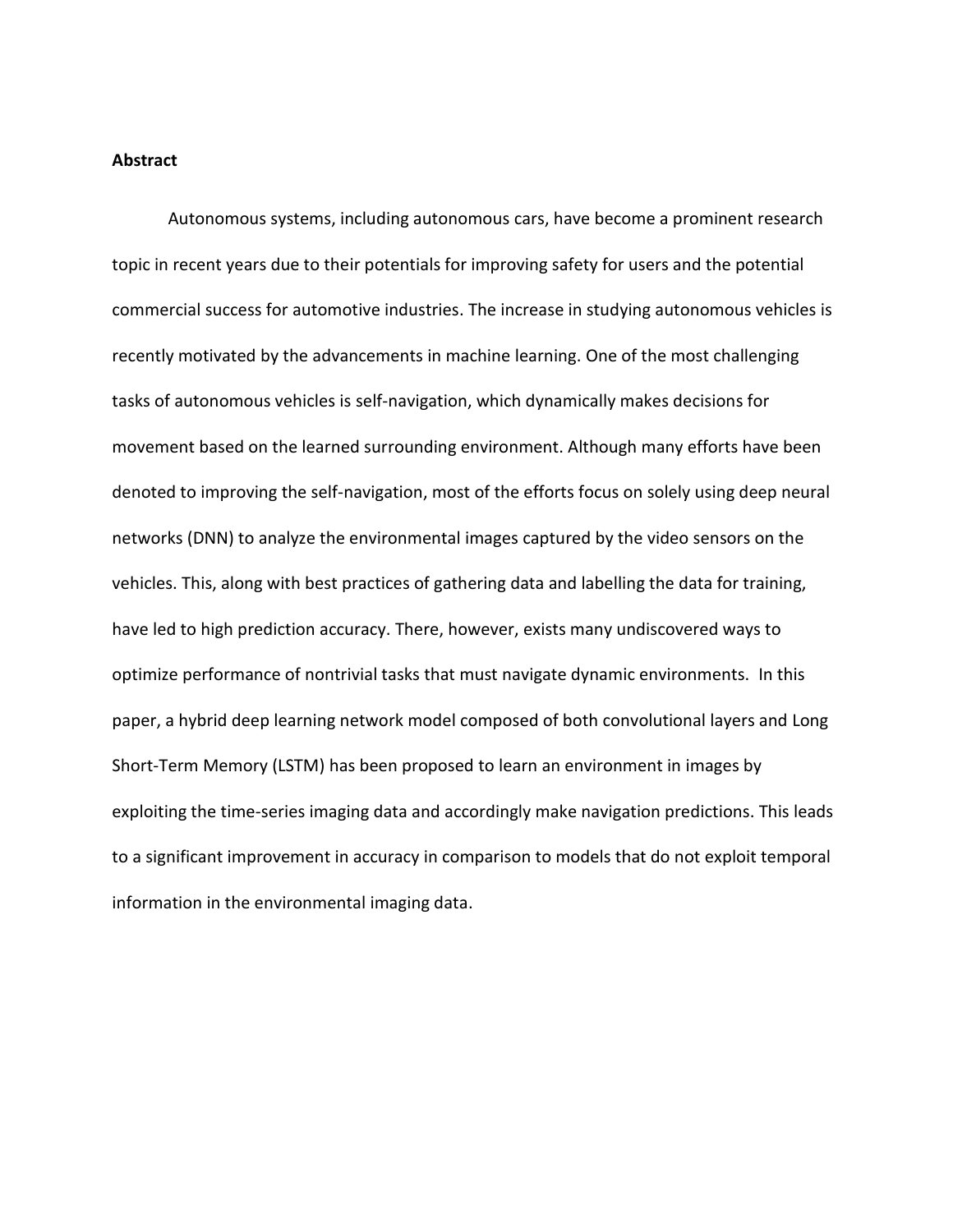# **Acknowledgments**

I want to start by thanking my wife and family. They motivate me to do my best and have always been there to support me throughout my academic career.

I would also like to thank Dr. Shaoen Wu for being a great professor and mentor. He provided me an amazing opportunity to begin working in the field of machine learning. I know I will continue to pursue opportunities in this field, which may have not happened if I had not met him.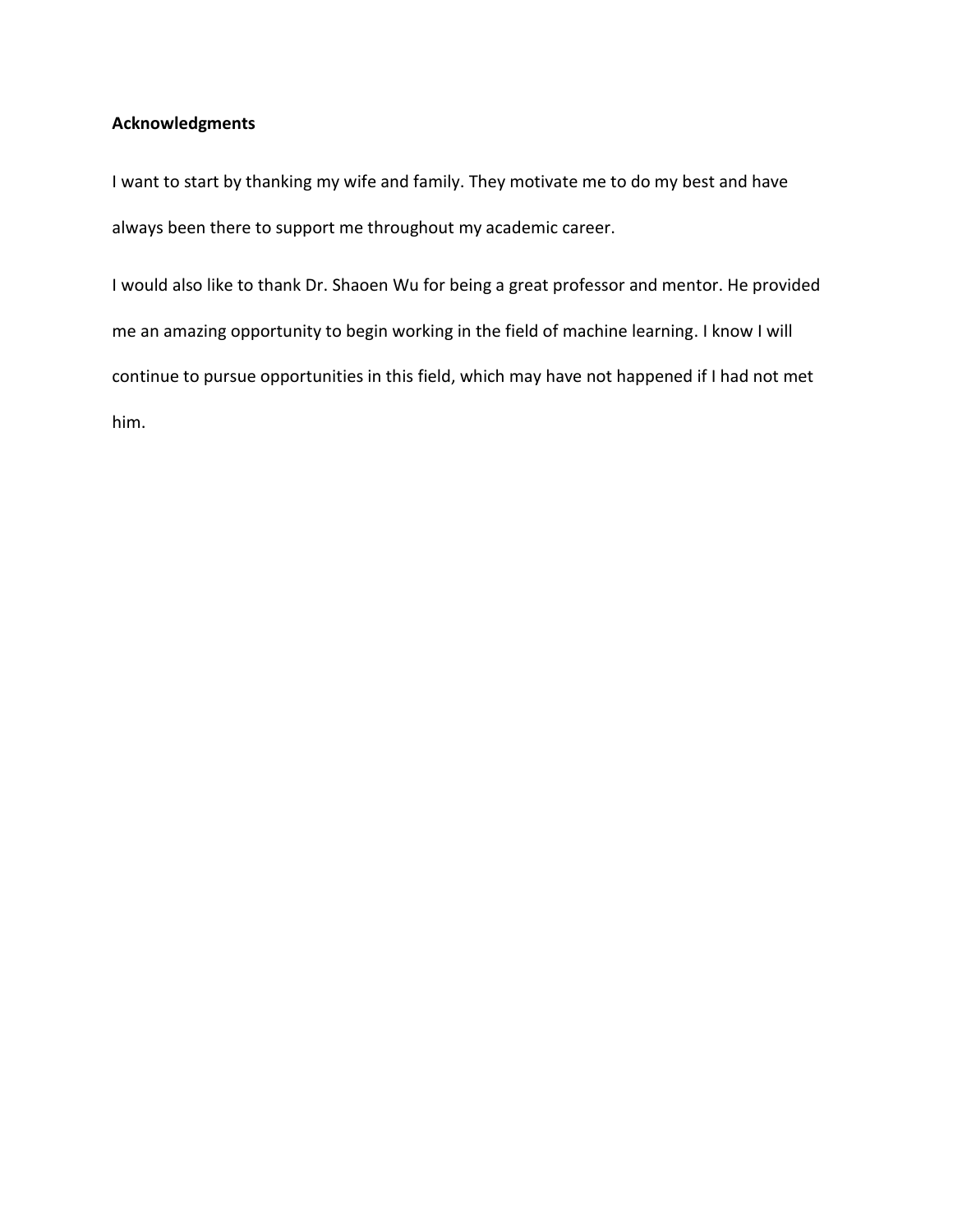#### **Process Analysis Statement**

After discussing my research opportunities with Dr. Wu, we decided that I should explore robotic autonomous navigation. This is one of the fastest growing areas of machine learning in recent years, with companies such as Uber and Tesla promoting their development of self-driving cars. A previous Master's student named Junhong Xu wrote a paper over *Avoidance of Manual Labeling in Robotic Autonomous Navigation Through Multi-Sensory Semi-Supervised Learning on Big Data* (Xu, et al 2017). This paper discusses the first known case of implementing imitation learning (that is, the robot imitates the actions of an expert) with multisensory design. This framework was further improved in his work *Shared Multi-Task Imitation Learning for Indoor Self-Navigation* (Xu, et al 2018)*.* Dr. Wu and I discussed the potential for improving this framework, and this proposed model is discussed in Section IV.

I began my research with no knowledge of machine learning, advanced statistics, or robotic frameworks. I spent nearly half of my research time studying these topics, so that I would have a better understanding of how to improve the existing framework for autonomous navigation. After learning enough to begin working, I began the arduous process of integrating the existing framework over to the new robot that I was to use. The previous robot was a ROOMBA with a TX1 board and a ZED camera. The robot that I used for my research was a racecar robot with a TX2 board, attached with a ZED camera, an odometer, and VESC motors. Junhong had made this robot partially work, but some of the libraries and software were outdated when I began working. I decided it would be easier to recreate environments and update everything myself before beginning my work.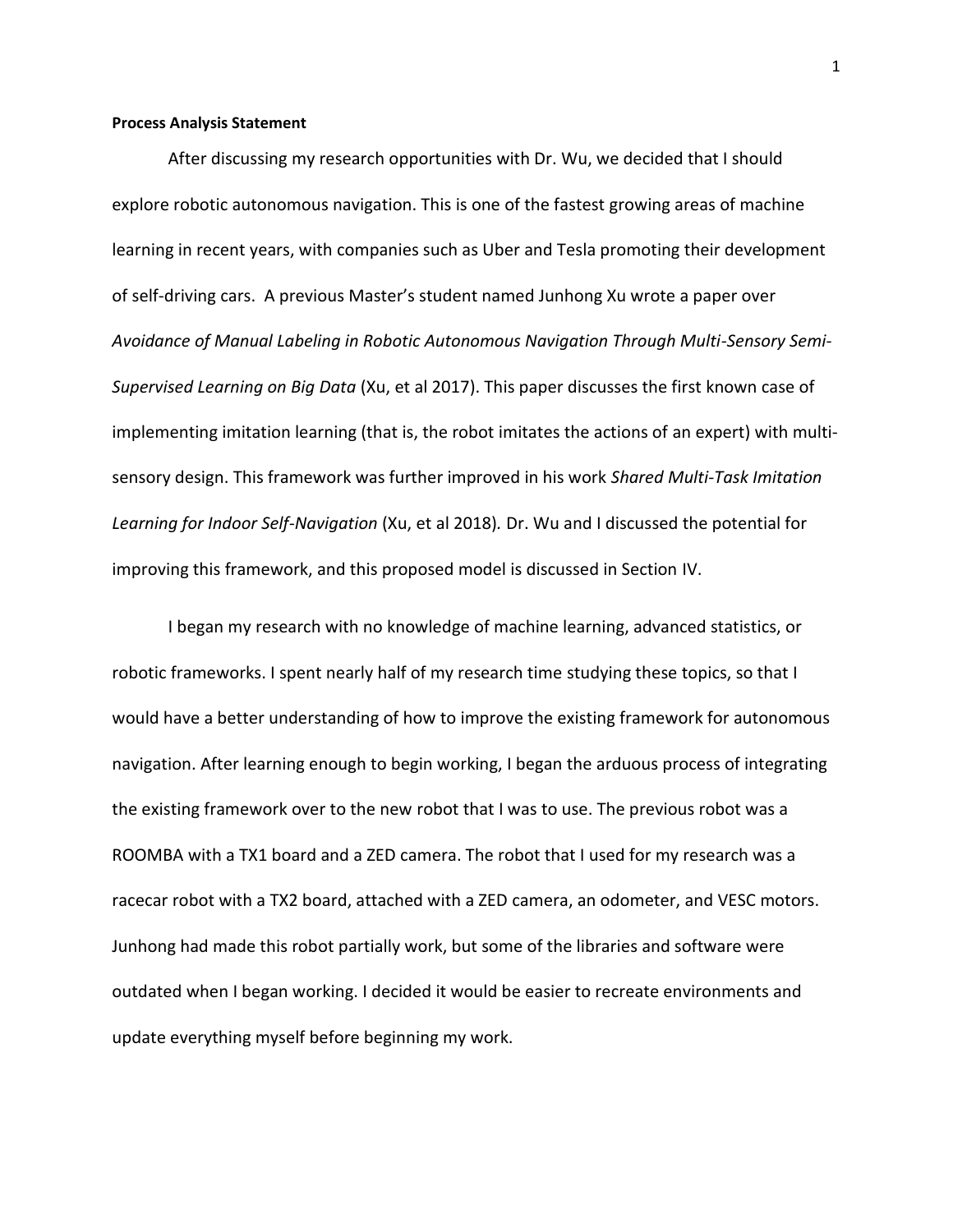I then could recreate the results that Junhong gathered using his framework from his papers. I needed to recreate these on the racecar robot because I could not compare his results of the old ROOMBA with the newer racecar robot. This is because the newer robot is faster and behaves differently, so I needed to train the model Junhong created again. I began by collecting a large dataset of images by manually driving the robot through classrooms and hallways. I then trained these images on the neural network that Junhong created, in order to make the robot navigate through environments autonomously. Afterwards, I created my own model and trained it using the same dataset that was used for Junhong's model.

An alternative topic that I covered in my paper is how to collect training data. Junhong used dataset aggregation (DAgger) to collect data. This involves using imitation learning to manually drive around the robot for the first iteration. The following four iterations have the robot drive itself, while labelling what the robot should have been doing. This leads to the robot crashing into obstacles while labelling that it should have avoided them. In real applications this could be difficult to replicate since it could place the driver or the vehicle in harm's way. I also use a method I call safe imitation learning that allows the robot to remain in control until it is about to crash. Then, before it crashes, the master takes back control of what the robot should do.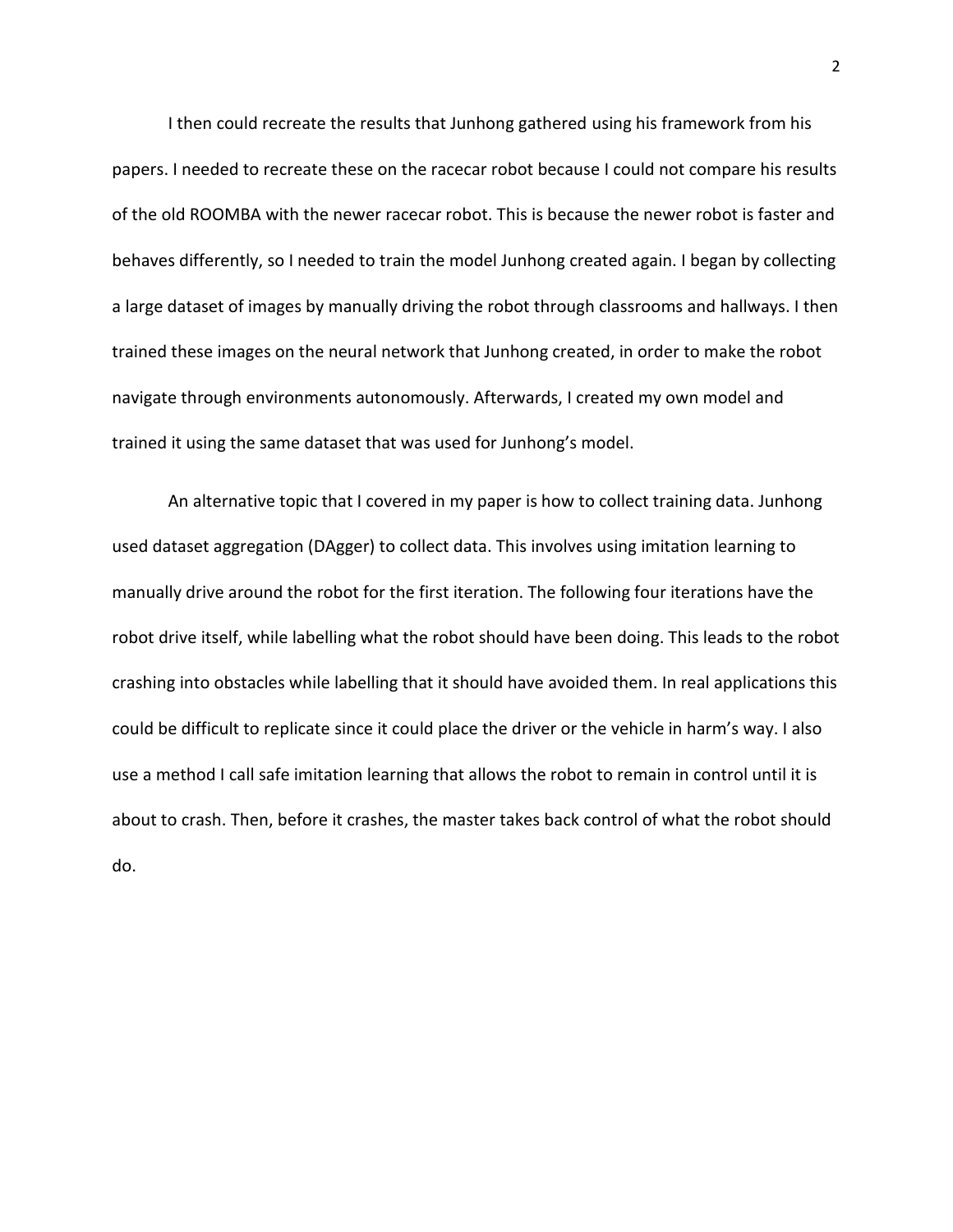#### **1. Introduction**

#### **1.1 Problem Statement**

The subfield of machine learning known as deep learning has sparked an interest in researching autonomous driving over the past decade. With the advancements in computation power in the last decade, it has become feasible to use artificial neural networks as opposed to Visual SLAM to solve autonomous navigation problems (Milz, et al, 2018). Moreover, deep learning could potentially lead to more efficient results in comparison to SLAM. Most of the deep learning based autonomous navigation solutions use deep convolutional neural networks (CNNs) for dynamic problems such as navigating unpredictable surroundings, but there lacks the capability to exploit the temporal information that is embedded alongside the movement of vehicles.

CNNs are typically applied to imagery for computer vision. These neural networks consist of convolutional layers that allow for breaking down images into feature maps. This is applicable for tasks such as image classification, facial recognition, and optical character recognition. In contrast to CNNs, recurrent neural networks (RNNs) form a directed graph and are useful for processing temporal sequences. Their applications include sentiment analysis, speech recognition, and text classification. RNNs are capable of learning from previous inputs when making predictions of current actions. One problem that can arise from RNNs is that gradients can vanish if unable to backpropagate far enough in a sequence. Alternatively, exploding gradients could occur if weights earlier in the sequence are affected too much. Long short-term memory (LSTM) is a specific type of RNN that avoids this vanishing gradient problem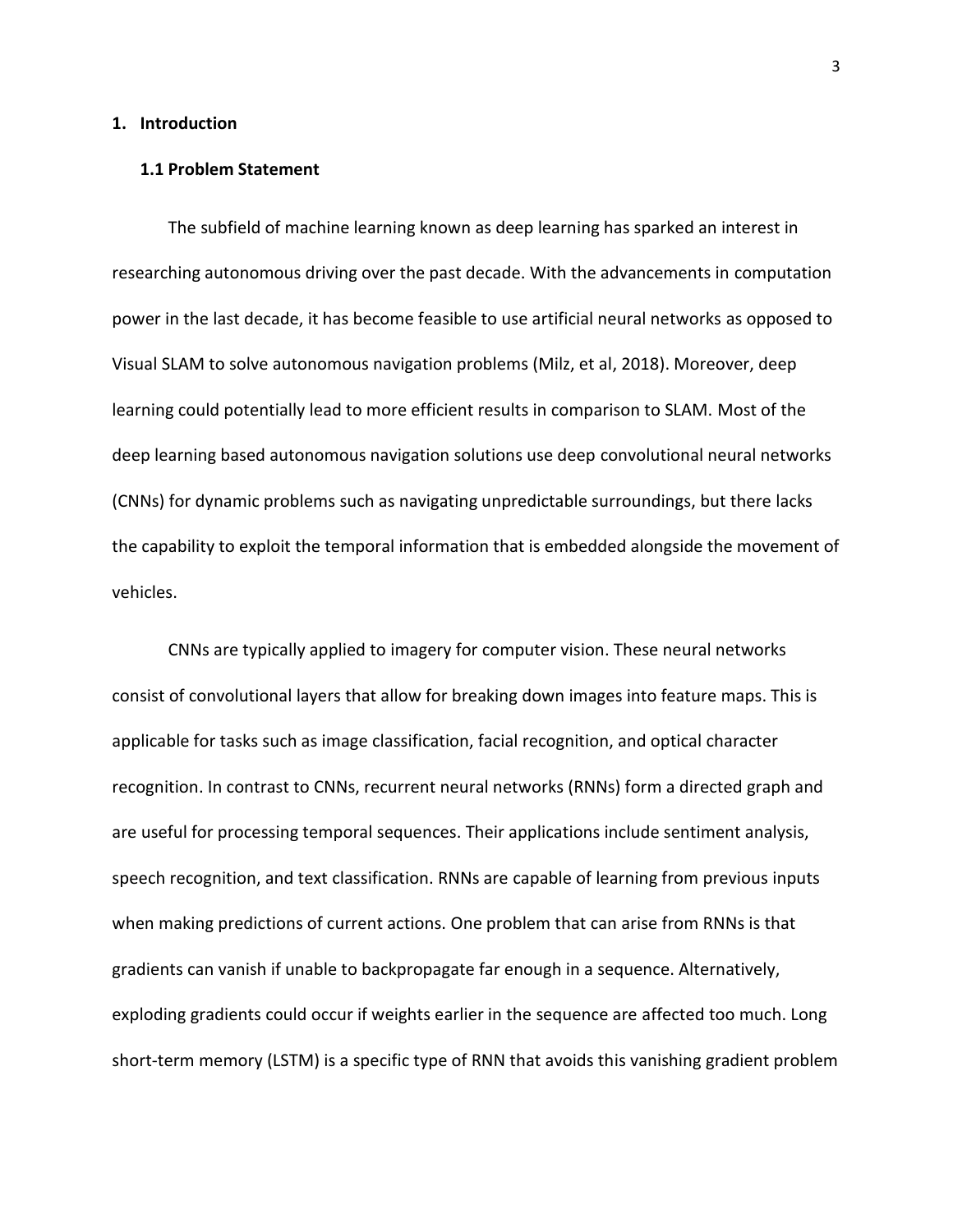using a forget gate that allows for retaining information from previous layers (Hochreiter & Schmidhuber, 1997).

In this thesis, we propose a LSTM-CNN model with the architecture synergizing the advantages of both CNN and LSTM models. Autonomous navigation requires the use of temporally sequential images, and so both types of neural networks are required to achieve higher results. In the proposed model, the input of images are fed into CNNs, which output the feature maps of an image. The feature maps are then fed into an LSTM so that previous features can be remembered while making decisions. The output of this LSTM-CNN architecture is then further processed for multiple navigation tasks.

### **1.2 Potential Research Problems**

Robotic navigation is essential to autonomous driving. In recent years, the efficiency of self-localization and path planning has improved. There are many techniques ranging from using reinforcement learning (Faust, et al, 2018), utilizing gateway beacon emitters (Ozick, et al, 2015), or biologically inspired methods using rats' strategies for navigation (Rama, et al, 2018). Some implementations perform better than others, depending on the applications we are using robotic navigation for. In this paper, our goal is to design a method that is efficient for generalized navigation across different indoor environments, regardless of dynamic or static obstacles.

## **1.3 Motivation for Deep Learning**

To solve robotic navigation, we use deep learning. This allows for a flexible model that can adapt to different environments that could have dynamic obstacles. Deep learning has the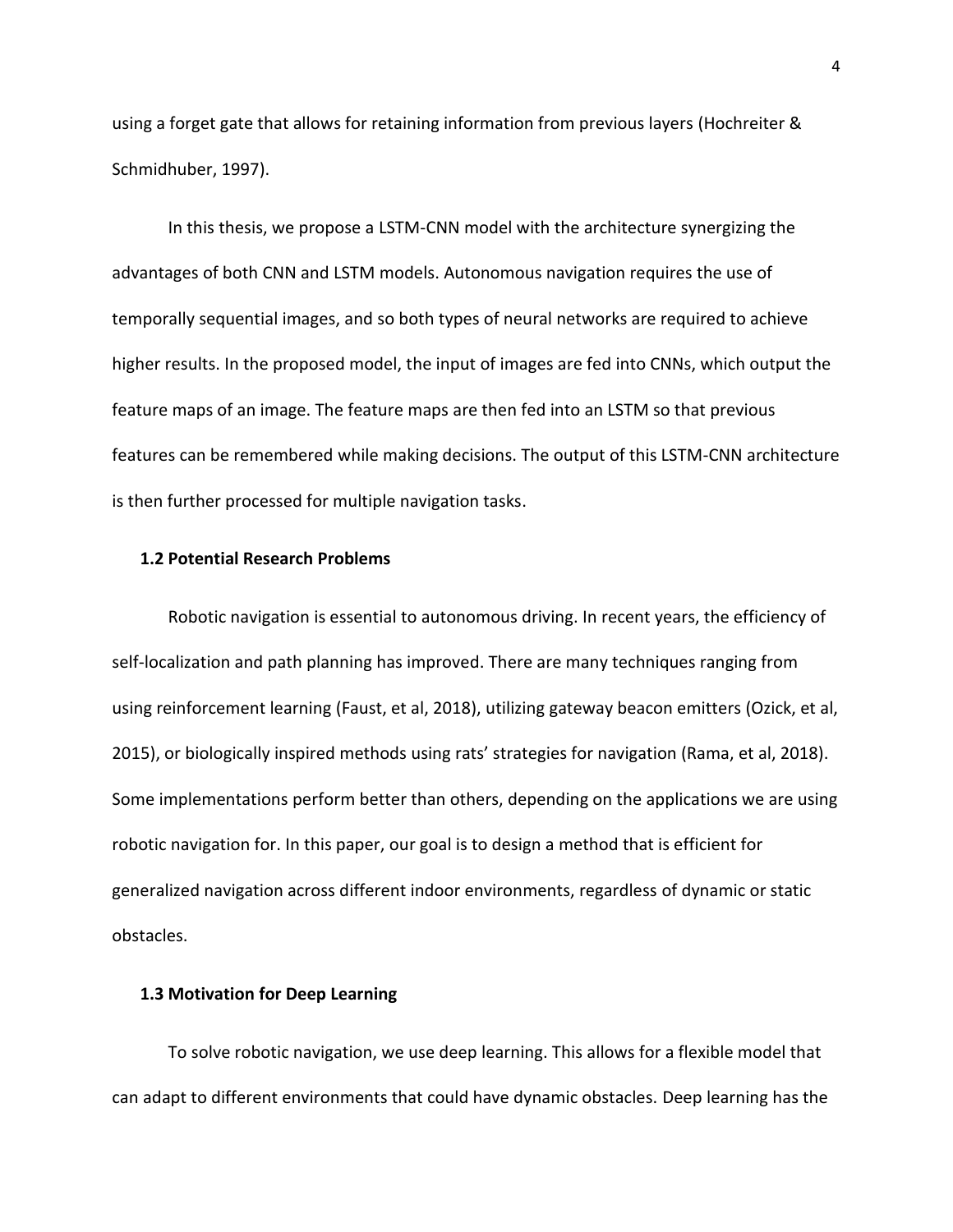ability to learn multiple layers of representation, where each layer corresponds to its own features it abstracts from the network's input. The higher-level features build upon lower-level features, which allows for abstraction that can make sense of data (Deng & Yu, 2014). It is for this reason that deep learning is effective at making decisions that can adapt to different environments, and thus it is useful for robotic navigation.

In section 2 of this thesis, we will cover the backgrounds of CNNs and RNNs, and compare both networks' architectures. We will also discuss a related work known as the Shared Multi-Task Imitation Learning (SMIL) model, and what attributes are incorporated into our model. Similar deep learning architectures applied in sequence prediction problems are also discussed. In section 3, we present an analytical approach to viewing the LSTM-CNN architecture proposed in this paper. We also discuss alternative dataset collection methodologies that will be proposed in this paper, in an attempt to discover improvements to existing practices. Next, in section 4, we present the experiment and environment settings used in order to replicate the results of this paper. The overall performance between the Shared Multi-Task Imitation Learning (SMIL) architecture is also compared to the LSTM-CNN architecture. Finally, the conclusion and future work are discussed in Section 5.

#### **2. Background & Related Works**

### **2.1 Background**

An image can pass through a convolutional neural network (CNN) to map the features that an image contains (Alom, et al, 2018). Features can be anything ranging from the size and shapes of objects, to locations of pixel colors in an image. The images that pass through a CNN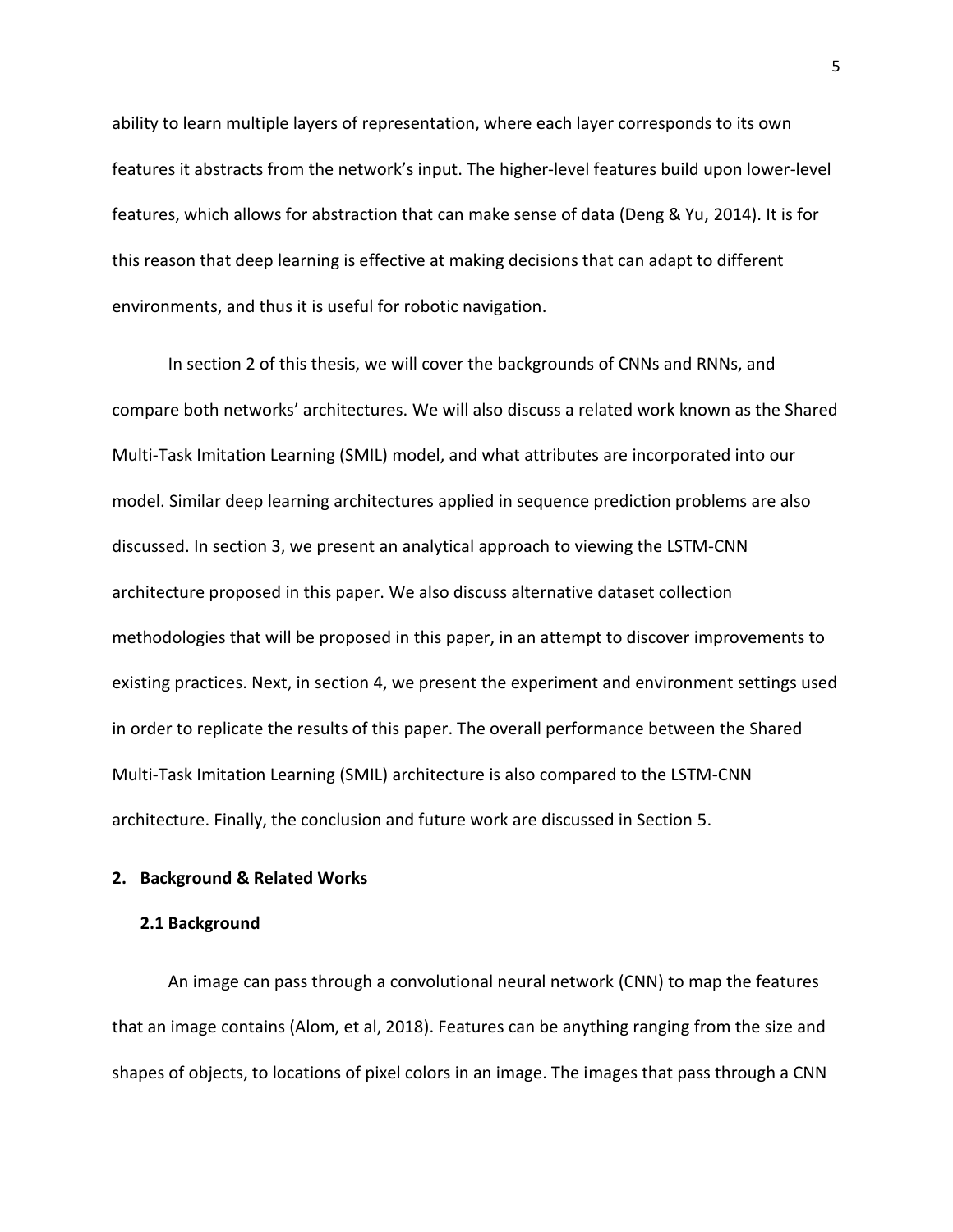are stored as a tensor comprised of the images' pixels and color channels. The CNN uses kernel convolution to shift filters over a N-dimensional matrix of the images' input values. This produces a N-dimensional matrix of features. In the example presented in figure 2.1, we use a 2D matrix for input with a kernel size of 2x2. The input layer may be more than 2-dimensions if we use multiple color channels, or if the output of a CNN is fed into another CNN layer.



*Figure 2.1: A stride of 1 is used as the filter passes over the input values. The value of 23 is found by calculating 1\*4 + 2\*3 + 4\*2 + 5\*1. The filter then shifts to the right until it reaches the end, and then moves down to the next row.*

CNNs are a type of feedforward neural network that do not form a loop, so backpropagation is used to train the model. After passing through the CNN, the gradient of the loss function is computed with respect to each weight by the chain rule. This is performed backwards iteratively, one layer at a time, which is called backpropagation. Backpropagation can be performed by taking the derivatives of the parameters and update the weights using an optimization algorithm, such as gradient descent, to minimize the cost function.

Recurrent neural networks (RNN) are not feedforward networks. They are composed of consecutive layers, where each unit in a layer is connected to every unit in subsequent layers. This allows nodes to be connected to both upstream and downstream nodes. We can then backpropagate and adjust the weights for each neuron. However, one weakness in an RNN is that it is difficult to backpropagate in long sequences of recurrent networks. Alternatively, it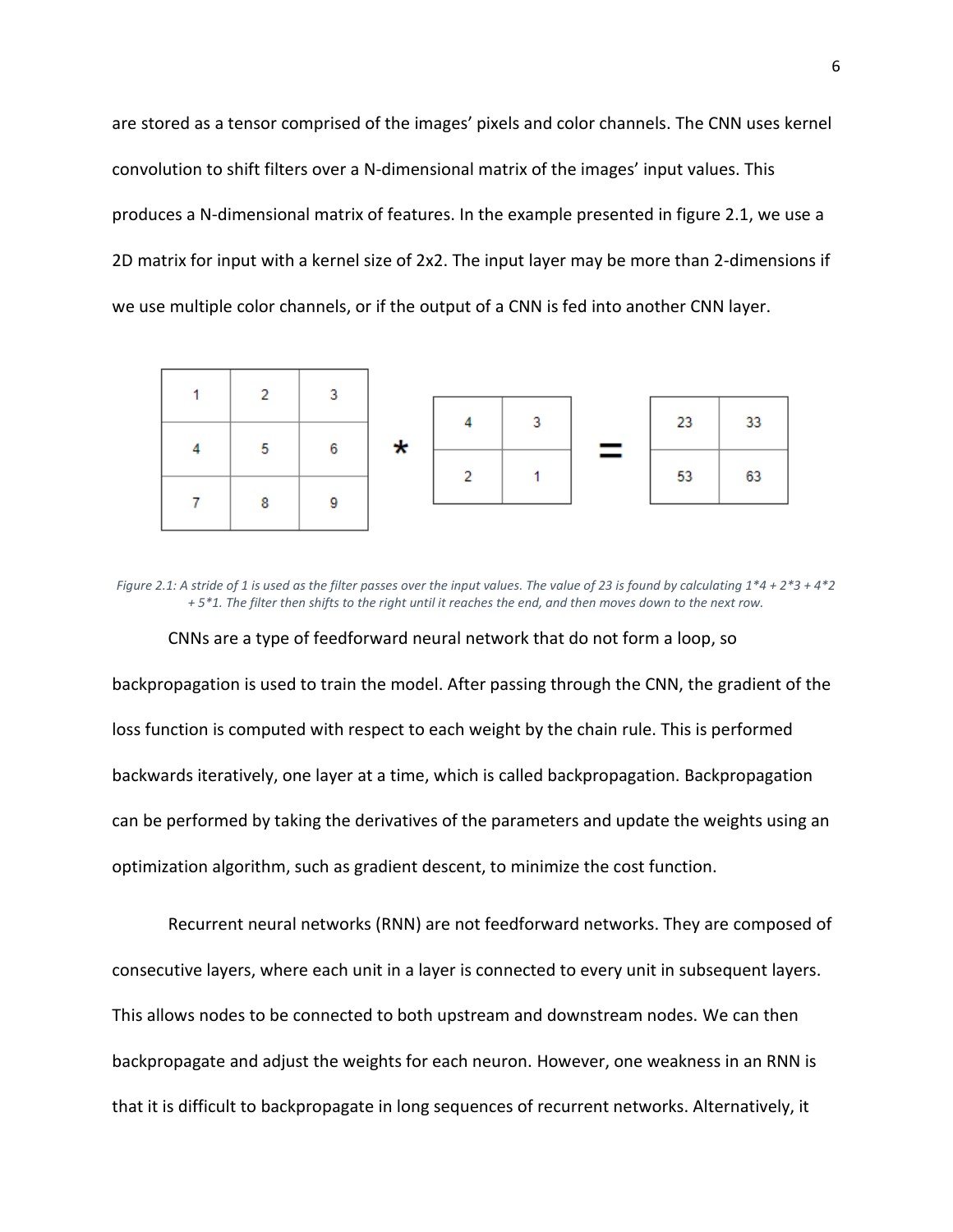can also lead to the opposite problem with exploding gradients. One solution to this problem is a special type of RNN known as long short-term memory (LSTM).

In addition to input and output gates, LSTMs also contain a forget gate. Figure 2.2 illustrates the architecture of LSTM units unfolded so that the output  $Y_{t-1}$  of a unit feeds into the next unit along with the input  $X_t$ . The memory cell C is updated as it passes through each unit. By adjusting the forget gate and input gate, the LSTM can decide the weights of previous units' outputs while calculating the output of the current unit.



*Figure 2.2: Each unit of an LSTM contains a forget gate, input gate, and output gate. The sigmoid function, σ, and hyperbolic tangent functions are used to update each gate.*

# **2.2 Related Works**

Robotic navigation is a sequential prediction problem, where imitation learning is often used to collect data. The methodology behind dataset collection is important in determining the outcome of neural networks. The datasets that are used help to dictate the performance of the policies that are trained. Dataset aggregation (DAgger) is popularly used for imitation learning, as it is well-known for training a deterministic policy with high performance and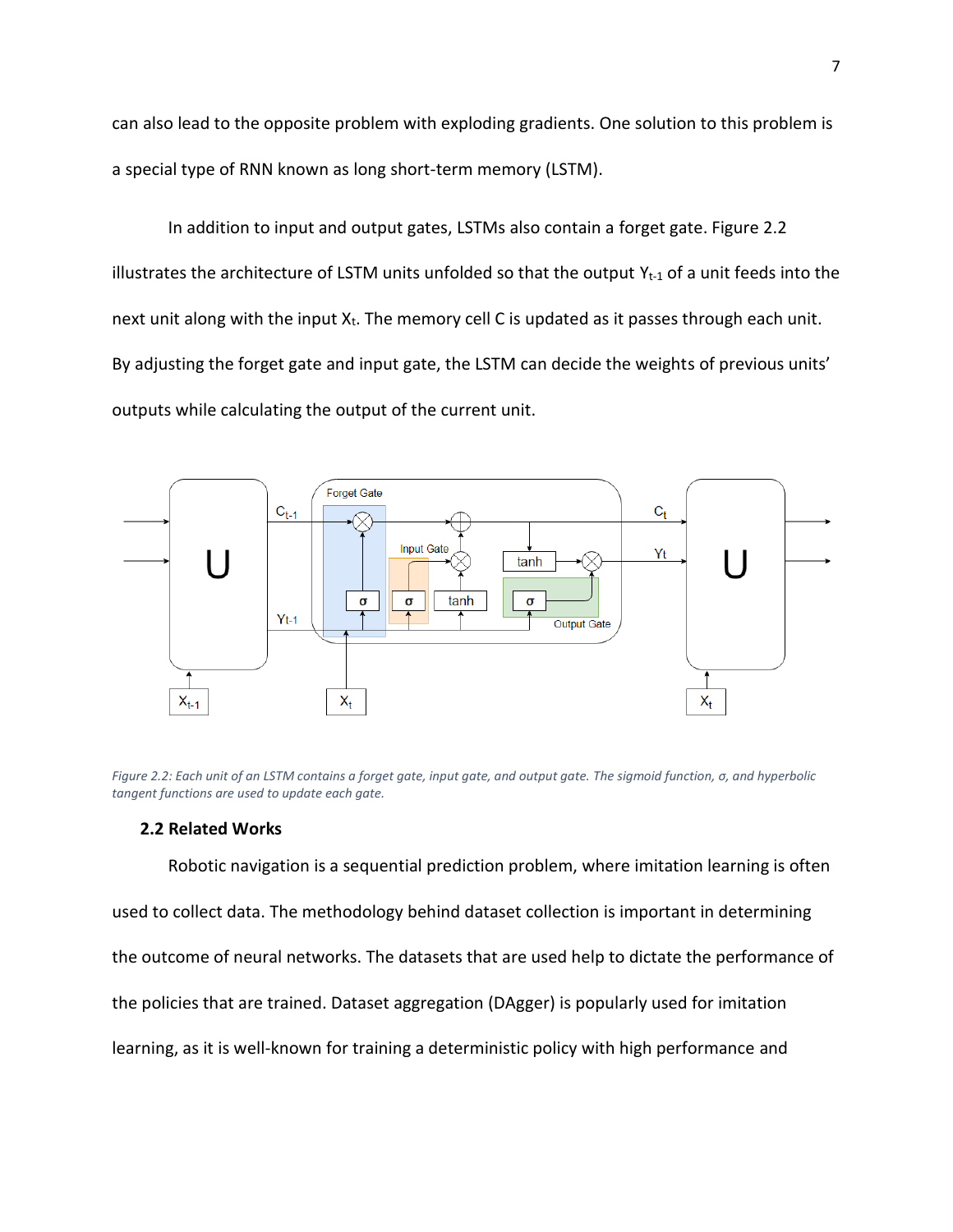allowing the policies to collect training data in off-course situations (Ross, et al 2010; Zhang & Cho 2016).

In Dagger, the first iteration uses expert decisions to collect data. The following iterations use the newest policy to collect data that will train the next policy. This means that the policy is making actions (that control the car in our example). The labelling of the data, however, is performed by the expert. DAgger is further illustrated in figure 2.3 using a flowchart to compare how each iteration collects data for dataset D.



*Figure 2.3: DAgger first trains a policy on expert decisions. Each successive policy is trained based on states and actions from both the current policy and the expert.*

An alternative to DAgger is safe imitation learning. This is a method to train imitation learning safely in the intended, non-simulated environment, which is to be discussed in Section

3.

Self-navigation in a dynamic environment is very challenging for machine learning.

Complex tasks that robots must perform cannot be defined as a single task. Tasks must be

decomposed into multiple components, and the robot must become proficient in each sub-

task. This is discussed in *Shared Multi-Task Imitation Learning for Indoor Self-Navigation* (Xu, et

al 2018), where a remote-controlled car must drive through different environments without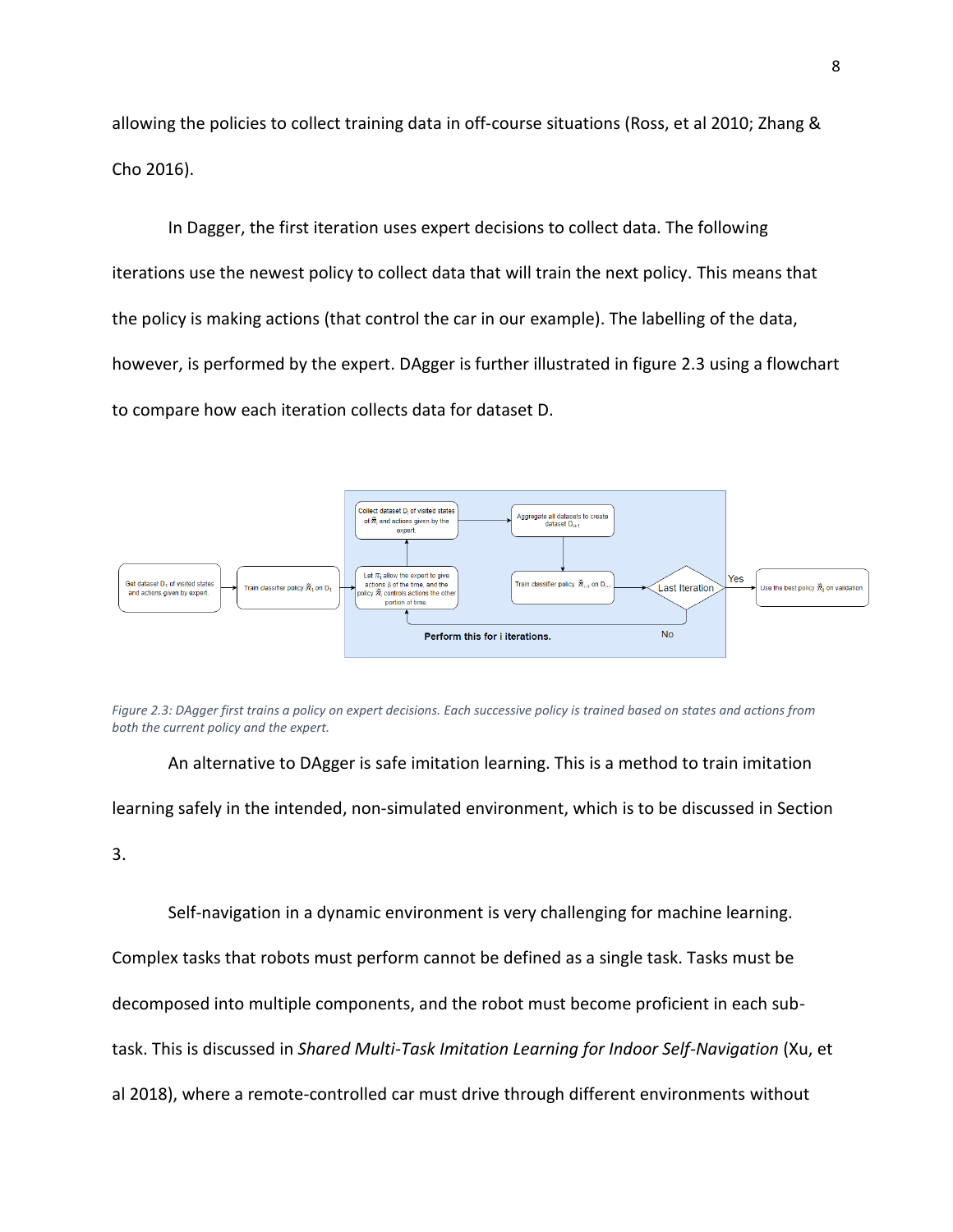collisions. Each environment demands different behaviors from the car, but all tasks are similar in that they must identify their surroundings and predict which direction to move. The multiple tasks can therefore be shared and learn from each other as they are trained. This idea of shared multi-task learning has been researched before (Caruana 1998) but multi-task imitation learning has not been researched until recently (Codevilla, et al 2017; Duan, et al 2017). Imitation learning allows for imitating a master that does not make mistakes.

In addition to using the SMIL framework, the model proposed in this paper contains Long Short-Term Memory (LSTM) units to help predict future actions from previous images. In general, LSTM-CNN architectures are utilized in application that have sequences of images (Hochreiter & Schmidhuber 1997). This is demonstrated in video action recognition where a CNN breaks down features in images and an LSTM can predict what is being done in a video based on the sequences of images (Wang, et al). An example of LSTM-CNN in robotic navigation recently is (Yang, et al 2018) where multi-modal multi-task learning is used. Our architecture is unique in that it uses shared multi-task imitation learning (SMIL) to hopefully reach higher performance with less training data required.

# **3. SMIL-LSTM**

In this thesis, we propose a model called SMIL-LSTM, which exploits both the advantages of CNN and RNN. In the paper *Shared Multi-Task Imitation Learning for Indoor Self-Navigation* (Xu, et al 2018), robotic navigation was effective when using the SMIL model. A higher level of performance was observed compared to similar models that did not take advantage of multi-task settings or shared learning. However, there is room for improvement in the architecture of the network. Robotic navigation is a sequential problem, and so using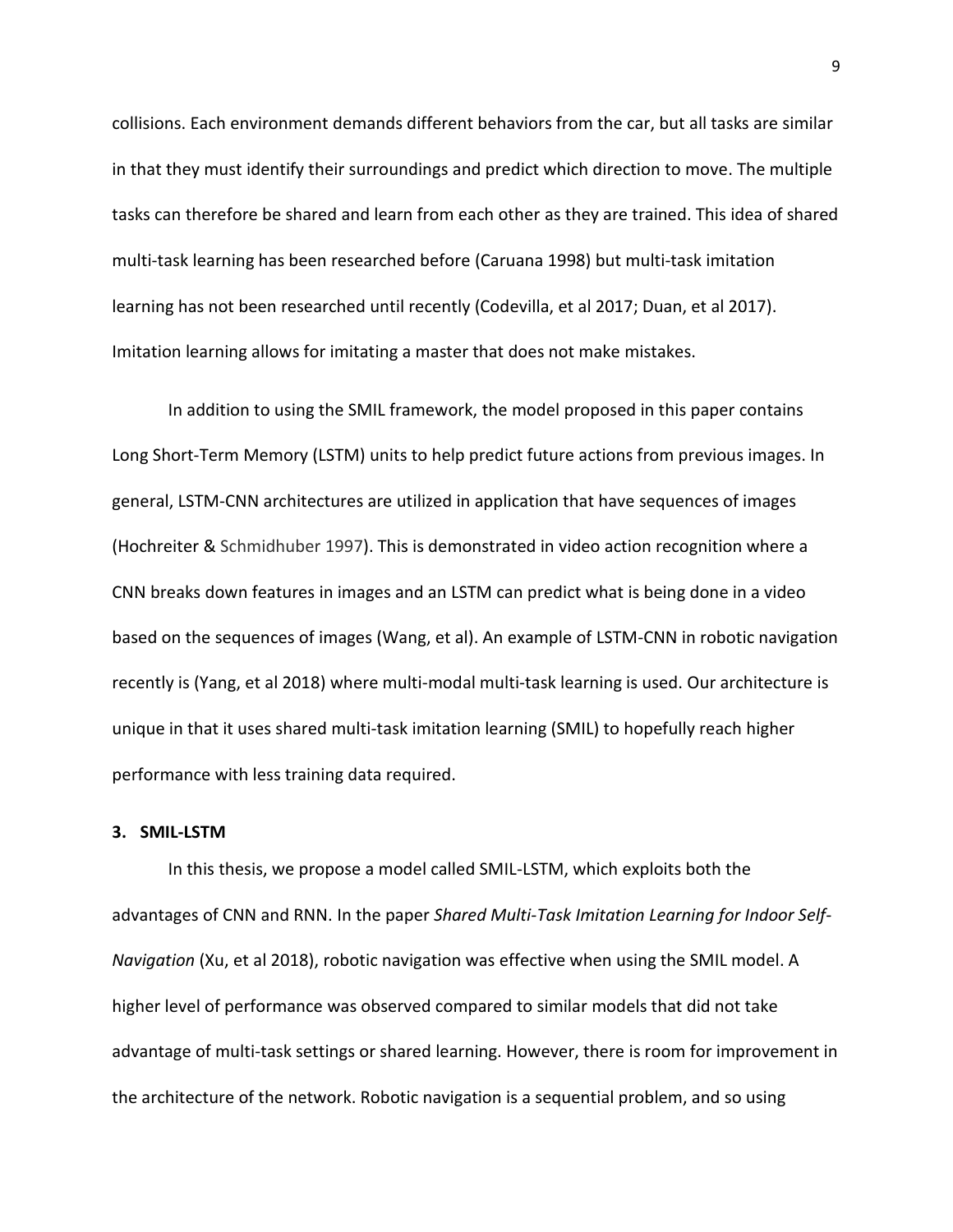recurrent neural networks such as an LSTM permits the network to view previous images while calculating an action. This can be inserted into the architecture, after the CNNs break down images into features in the network.

# **3.1 Architecture Overview**

The SMIL-LSTM model consists of three portions of the network that can be viewed as sub-networks (figure 3.1). Input will enter the model through the environmental interpretation network, which uses a ResNet-18 to break down images into features. This is passed along to the temporal network that is composed of an LSTM layer for sequential data. The last portion of the model is the task sharing network, which permits the use of shared multi-task learning for the model to distinguish tasks and train quickly.



*Figure 3.1: The SMIL-LSTM architecture contains 4 separate sub-policies to allow for the different tasks. These all benefit from shared learning during back-propagation.*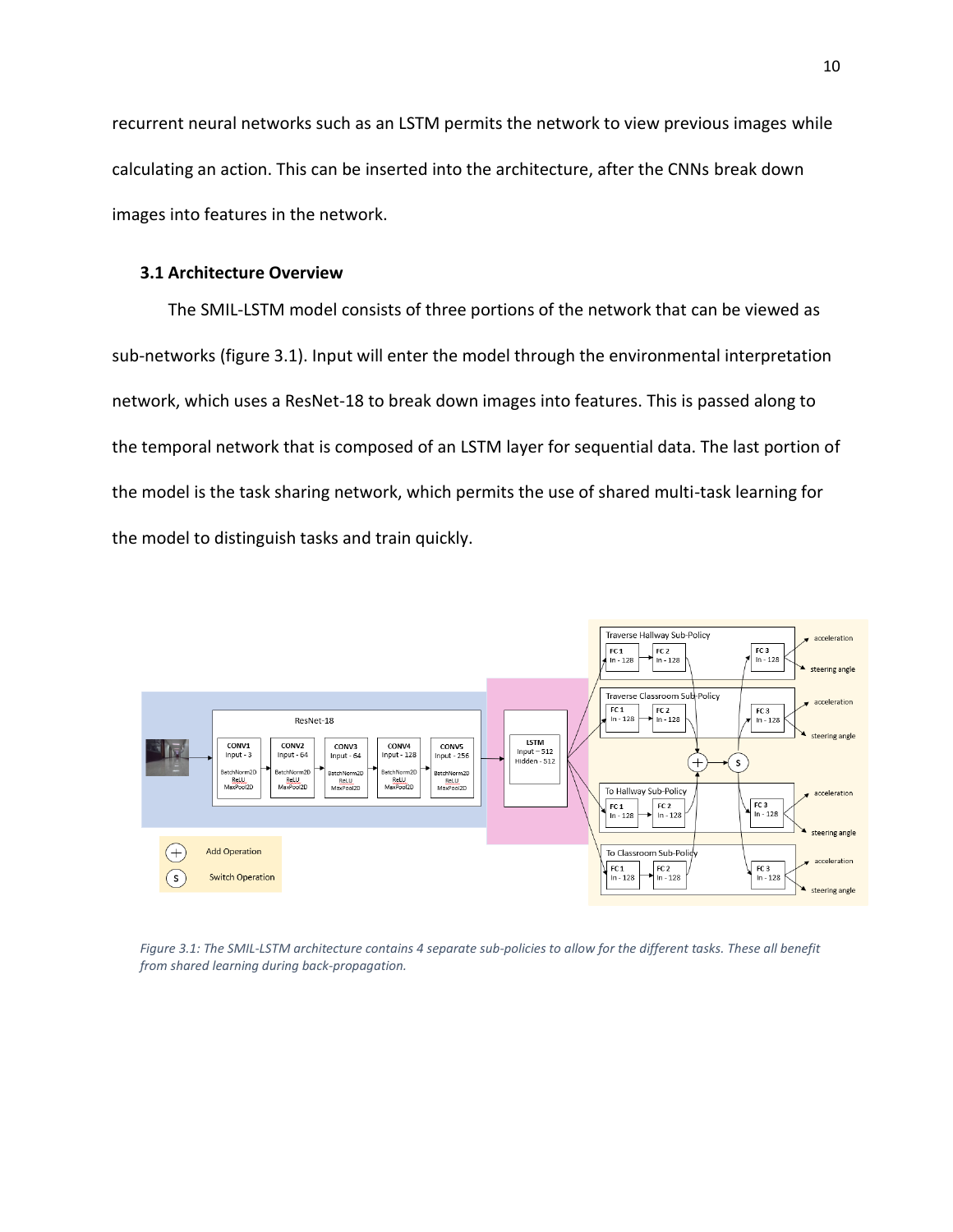#### **3.2 Environmental Interpretation Network**

The architecture of the LSTM-CNN model begins by passing an image into a Resnet-18 (figure 3.2). Deep networks are useful for image recognition; however, they can lead to degradation of the model. This is caused by the increasing network complexity and the diminishing gradient if the networks are too deep. Residual networks (ResNets) allow for the use of deep CNNs without impeding performance (Kaiming He, et al, 2015) . ResNets have residual blocks that skip over layers. This allows for the identity function to easily be learnt, but to also possibly learn more from each layer. Each layer in this Resnet consists of a convolutional layer, batch norm 2D, ReLU, and a maxpool 2D.



*Figure 3.2: A ResNet-18 is initially used in the network for convolutional layers for visual recognition through the robot's camera.*

# **3.3 Temporal Network**

The output of the Resnet-18 is passed to a unidirectional LSTM layer (figure 3.3). This is unidirectional because the network cannot view future images in real-time while the robot is navigating an environment. This layer contains a hidden dimension of 512, meaning that there are 512 features that are created by the LSTM. The graph is retained in order to maintain the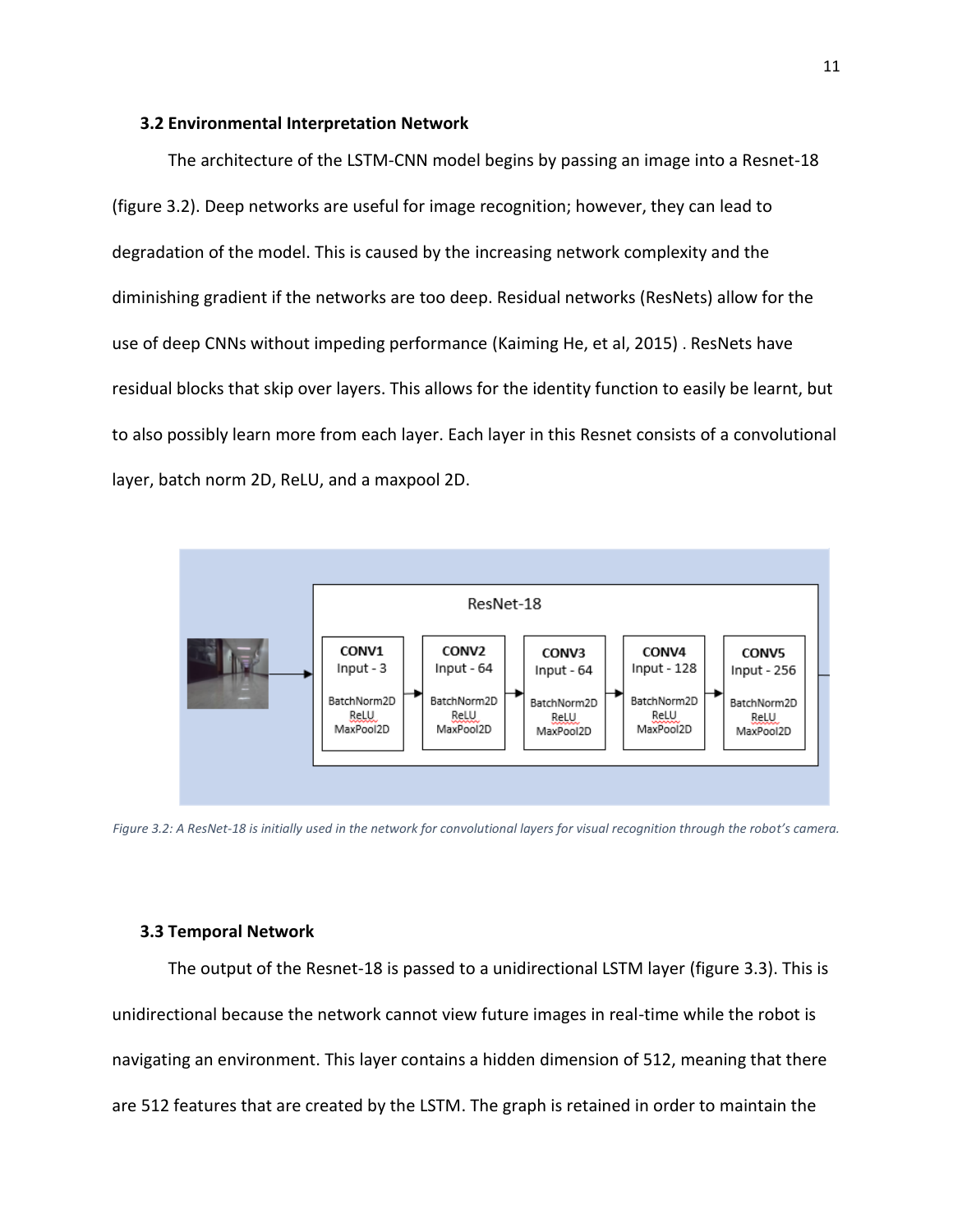hidden states for backpropagation. The hidden states will reset when a new video begins (in order to reset the LSTM), or if memory runs out in the system.



*Figure 3.3: The output of the ResNet is fed into an LSTM to allow for future decisions to be influenced by previous images.*

# **3.4 Task Sharing Network**

The LSTM passes its output to a sub-policy that contains three fully connected layers (figure 3.4). The sub-policy n is chosen based on which environment the robot detects. The output of layer  $I_2$  for each sub-policy is placed through an add operation, and then passed to  $I_3$ . This layer then predicts the acceleration and steering angle in response to the image that was passed through the network. Backpropagation allows for shared learning between all subpolicies since the gradients will move through the add operation and through  $I_2$  of each subpolicy.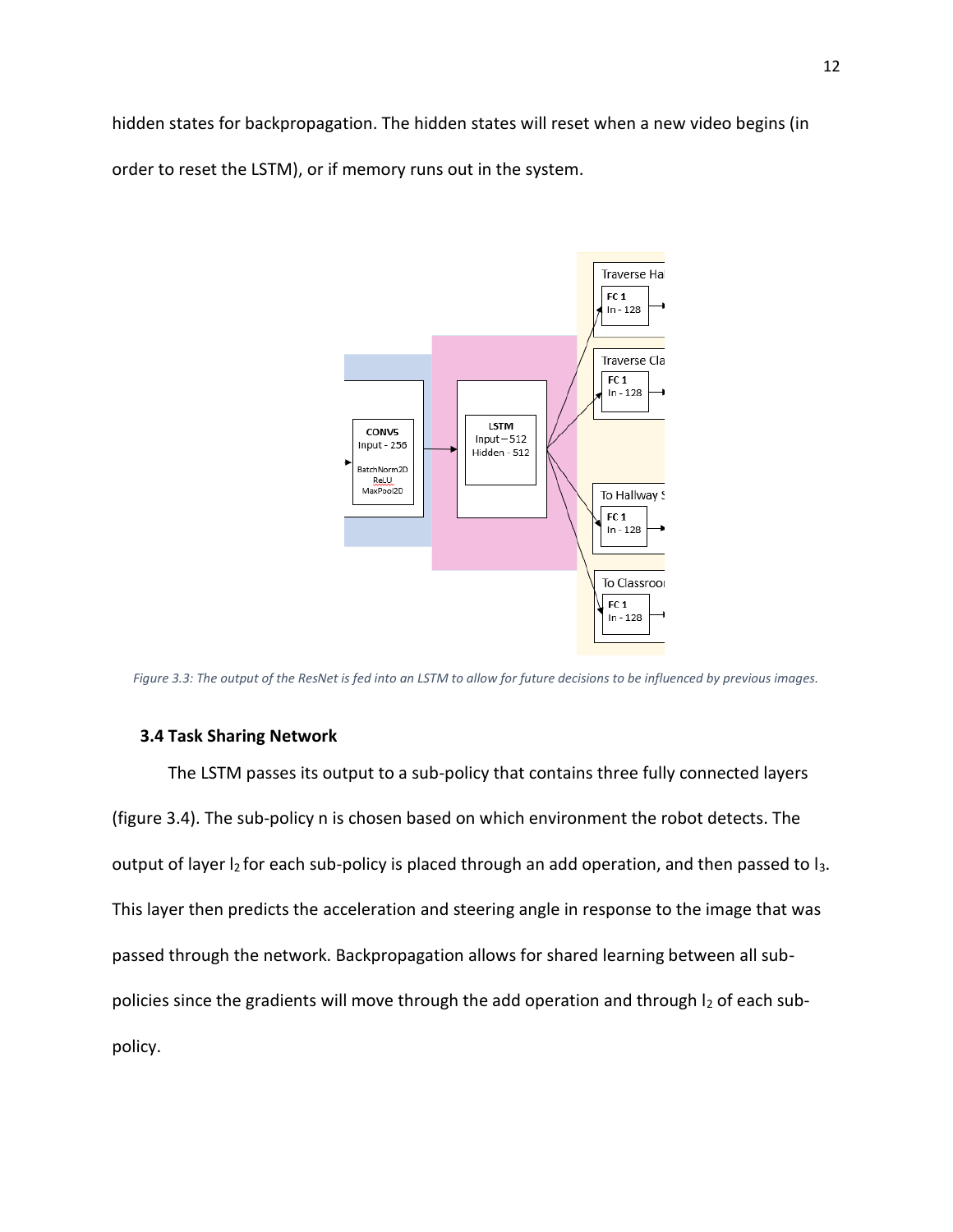

*Figure 3.4: The output of the LSTM is fed into sub-task linear layers, depending on which environment the image was recognized to be trained in. Backpropogation during training causes shared learning between all sub-tasks.*

# **3.5 Safe Imitation Learning**

This research also presents safe imitation learning - an alternative to DAgger. It may not always be possible to collect off-course data, due to endangering researchers or the cost of damaging the vehicle. In these situations, it would be best to allow the policy to run but take control before any collision. DAgger is shown to be a no-regret method for online machine learning (Ross, et al 2010; Zhang & Cho 2016). This means that DAgger is able to achieve efficient results in hindsight when working on sequential data that cannot be in batch form. In this paper, we will compare safe imitation learning to DAgger and determine if it is as efficient as DAgger, which would result in it being a no-regret method.

Figure 3.5 illustrates the differences between safe imitation learning and DAgger. The first iteration for safe imitation learning is the same as DAgger – it collects images based on the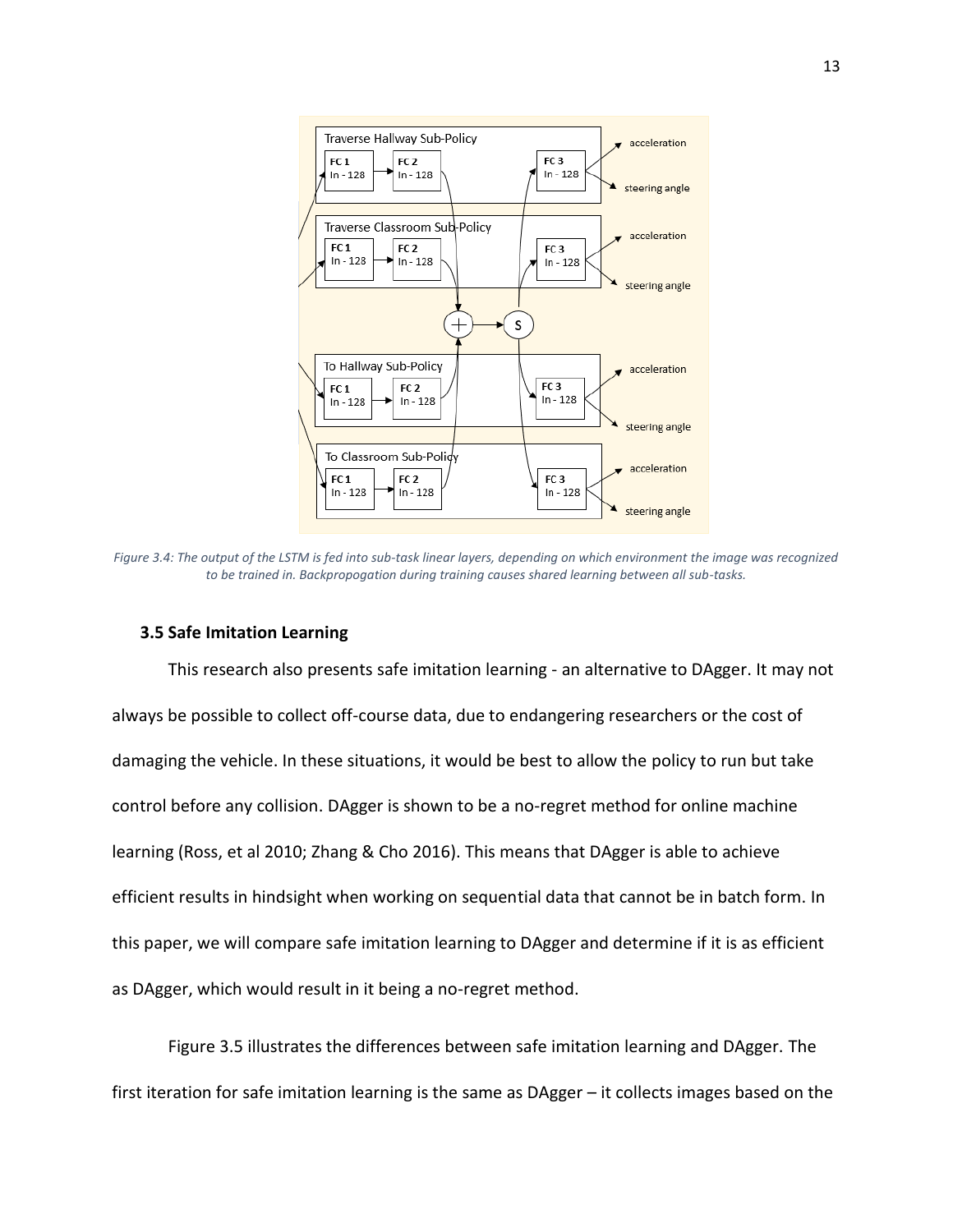expert's decisions. The following iterations collects data based on the newest policy to train the next policy. In other words, actions and images are labelled by the policy's decisions with no expert intervention. The only instances that the expert will intervene is when the car is going to collide with an obstacle, in which case the expert takes over labelling and controlling the robot. This methodology would allow for the robot to decide what actions are best for pursuing during the training iterations, and the expert only intervenes when the robot begins to go off-track. Minimizing expert intervention allows for an alternative so that the robot can learn more naturally what actions to take.



*Figure 3.5: Safe imitation learning trains the first policy based on expert decisions. Unlike DAgger, each successive policy's dataset is collected by only having actions and states from the expert if the policy goes off-course.*

### **4. Implementation and Performance Evaluation**

### **4.1 Experiment Settings**

## **4.1.1 Device and Equipment**

The robotic vehicle that was driven in this research used a NVIDIA TX2 board, attached

with a front-facing ZED camera, an odometer, and VESC motors (figure 4.1). Spring suspension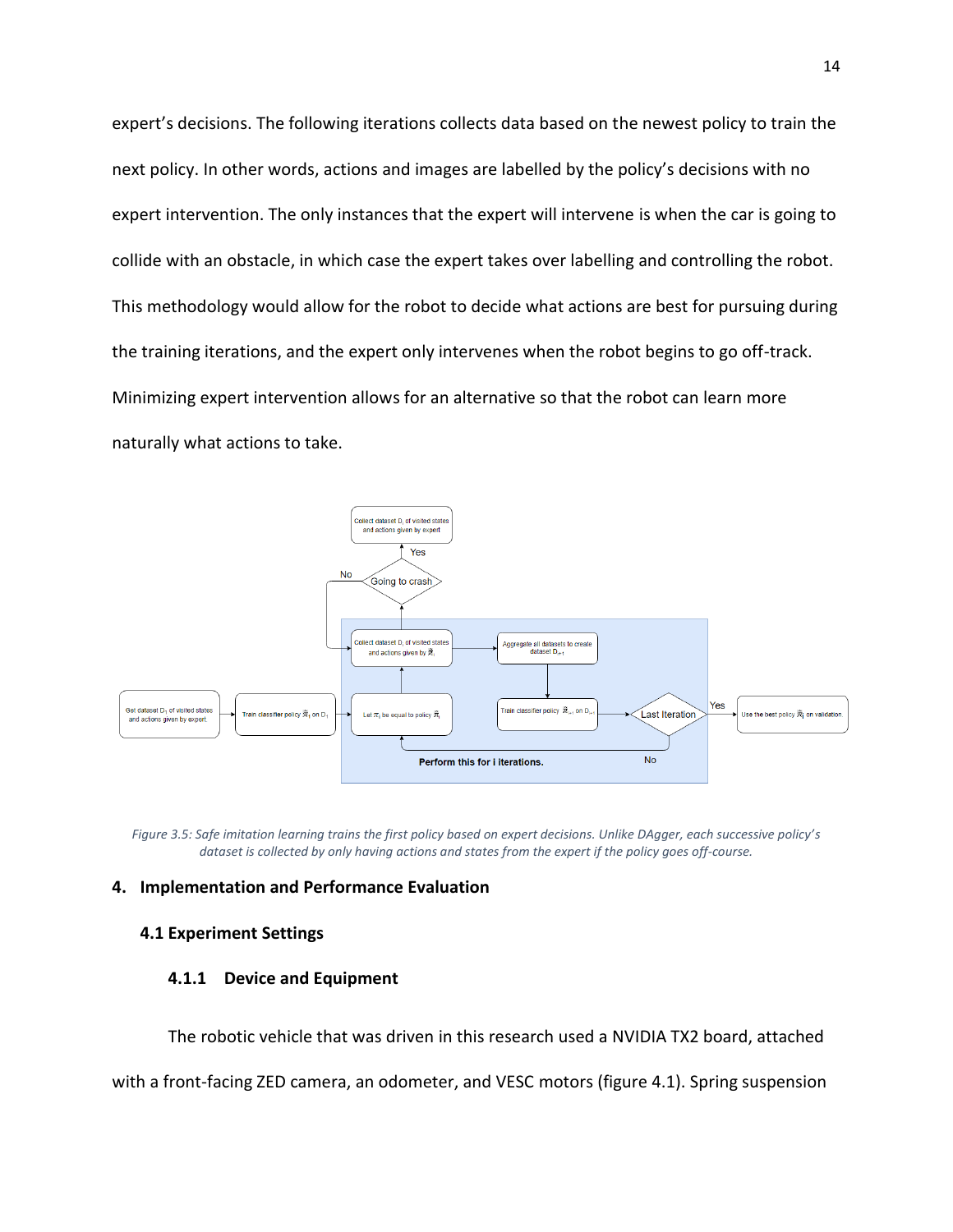systems were used to cushion the robotic car from collisions. Robot Operating System (ROS) allowed for recording data and communicating between processes. The model was trained and tested in PyTorch. This allowed for quick, iterative implementations using Python, while also using a robust framework that provides optimized deep learning algorithms.



*Figure 4.1: The car is built for maneuverability and durability as it navigates through classrooms and hallways.*

The hyperparameters used in training were the same for all models across all tasks. Adam optimizer is used with a learning rate of  $5e^{-4}$  and a weight decay of 1e<sup>-5</sup>. Although Adam often fails to converge to optimal solutions compared to SGD, it is preferred in this problem statement as it allows for quicker converging (Kingma & Ba, 2017). We train each model's policy for 30 epochs with a batch size of 256 for the SMIL models and a batch size of 64 for the LSTM-SMIL models. The LSTM-SMIL models need a smaller batch size because of limitations imposed on the memory. Dropout is set to 0.3, meaning the probability of a neuron's activation is 30% that it will be set to 0.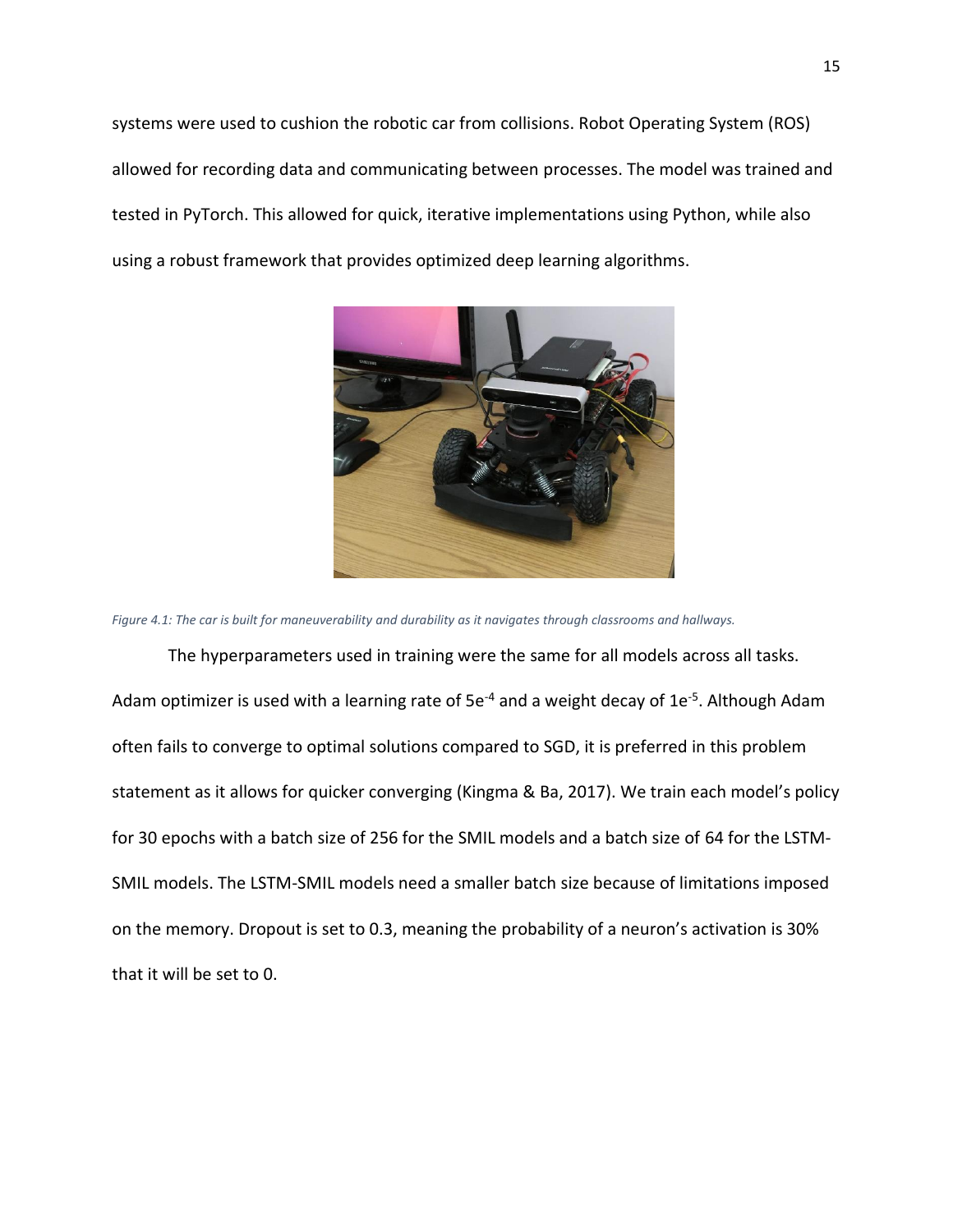#### **4.1.2 Environments and Methodologies**

Both the SMIL model and LSTM-CNN model are trained iteratively 5 times each using the proposed method of safe imitation learning. Each iteration of both models collects 8,000 images for each of the four sub-tasks, which are described in the next section, for a total of 32,000 images per iteration. After collecting the new dataset, the newest policy is loaded up and trained further. Separately, two other models are trained for the SMIL and LSTM-CNN architectures using dataset aggregation (DAgger) instead of safe imitation learning.

Multiple training environments were used to help mitigate overfitting of the model (figure 2). Varying levels of brightness, color, and spatial restrictions prevented the model from learning secondary patterns that might not be relevant in practice. All models were trained in the same locations. This ensured that there were no bias to the performance of these models caused by dataset collection. Each policy's dataset consisted of ~16,000 images at Ball State University on the third floor of Robert Bell, and ~16,000 images on the first floor of Robert Bell. The testing environments to compare results of each model were held on the first floor of Robert Bell, in separate locations from where training data was collected.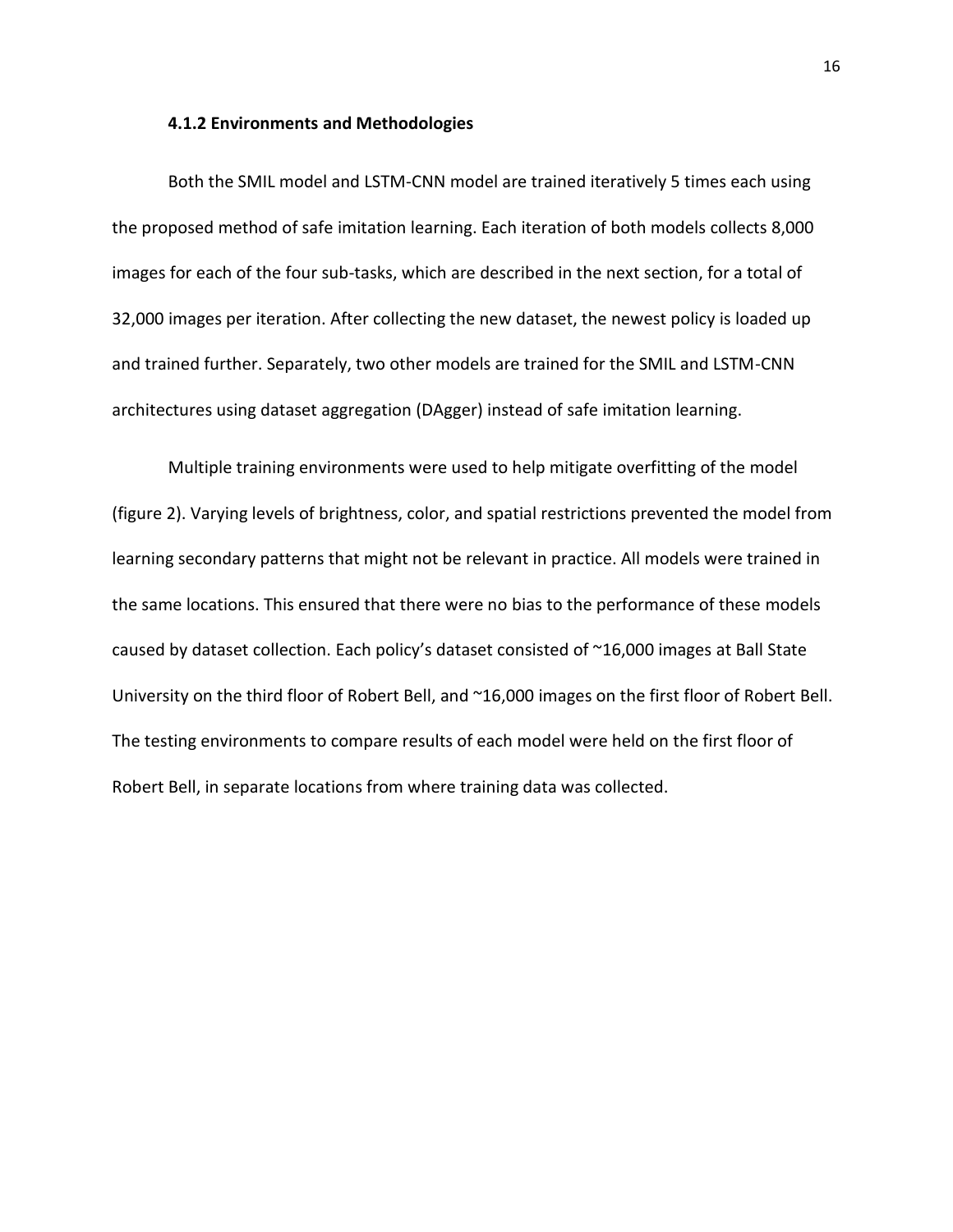



a) Robert Bell first floor classroom.



b) Robert Bell first floor hallway.



Robert Bell first floor classroom. c)



Robert Bell first floor hallway. d)

# **4.1.3 Tasks**

Each model was tested with ten separate attempts to perform each task. Table 4.1 defines the descriptions and conditions for passing a task. The conditions were created in such a way that no task would perform perfectly. This allows for knowing the full extent of each model's ability, and the accuracy for each models' tasks. Time limits are imposed on each task during testing to measure if the model can discover the correct path. These were determined based on the distance that the robot would have to travel in order to reach its target location. The traverse-classroom and to-hallway tasks were also considered more challenging, with many obstacles that are difficult to detect, such as the metal legs of chairs. To make up for this, we allow for a second chance at traversal if there is a collision during an attempt.

*Figure 4.2: Training environments (a) and (b) are different spatially and have different obstacles compared to the testing environments (c) and (d).*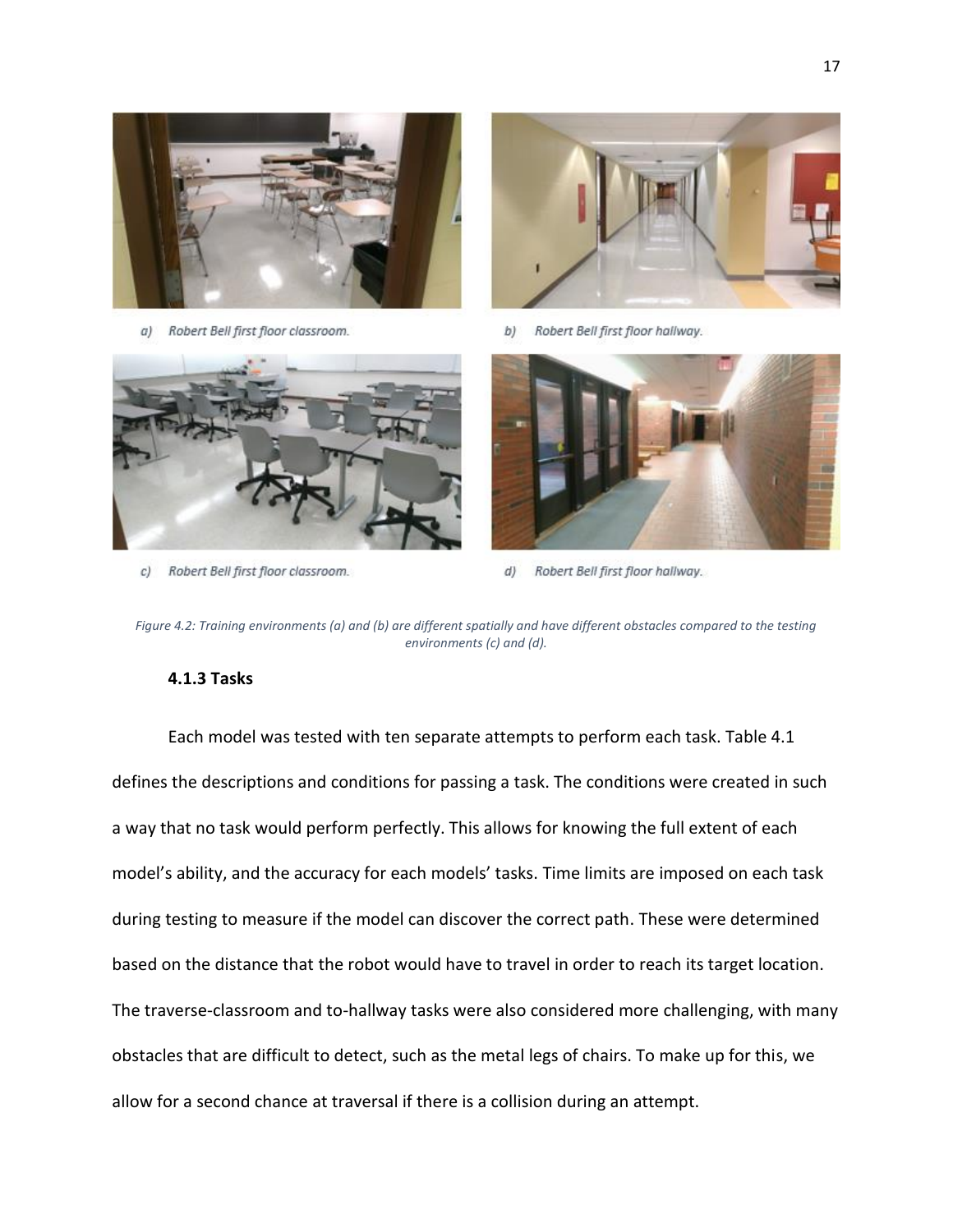*Table 4.1:* The four sub-tasks are described and failing conditions during testing are analyzed. Time limits are imposed in case the model is unable to reach its intended goal within a reasonable time.

| <b>Task</b>           | <b>Task Description</b>                                                                                                                                                         | <b>Failing Condition</b>                                                                                                                                                                               | <b>Time</b><br>Limit |
|-----------------------|---------------------------------------------------------------------------------------------------------------------------------------------------------------------------------|--------------------------------------------------------------------------------------------------------------------------------------------------------------------------------------------------------|----------------------|
| Traverse<br>Hallway   | The robot is initialized at one end<br>of a hallway. It must traverse<br>approximately 40 meters through<br>hallways without collision.                                         | If the robot collides into objects<br>or exceeds the time limit, we<br>count it as a failure. If the robot<br>passes through a classroom, we<br>count as a failure.                                    | 1 min 30<br>sec      |
| To Classroom          | The robot is initalized randomly 10<br>meters away from the classroom. It<br>must pass through the entrance<br>and reach 5 meters inside of the<br>classroom without collision. | If the robot collides into an object<br>or exceeds the time limit without<br>passing through a classroom, we<br>count it as a failure.                                                                 | 30 sec               |
| Traverse<br>Classroom | The robot is initialized in one<br>corner of the classroom. It must<br>traverse to the other side of the<br>classroom without collision.                                        | If the robot collides with an<br>object, we reroute it back on<br>track. If it collides a second time<br>or exceeds the time limit without<br>traversing the entire room, we<br>count it as a failure. | $1$ min              |
| To Hallway            | The robot is initialized 10 meters<br>away from the classroom exit. It<br>must go through the doorway and<br>reach 5 meters inside the hallway<br>without collision.            | If the robot collides with an<br>object, we reroute it back on<br>track. If it collides a second time<br>or exceeds the time limit without<br>exiting the classroom, we count it<br>as a failure.      | 30 sec               |

### **4.2 Results**

The validation loss of the SMIL-LSTM model suggests that the LSTM provides higher accuracy for the model over the simple SMIL model (figure 4.3). The first and last training iterations of the policies are compared when DAgger was used for dataset collection. The Means Square Error (MSE) was used to calculate the loss for each epoch. The comparisons of the final training runs show the validation loss of SMIL-LSTM to be nearly half that of the SMIL model.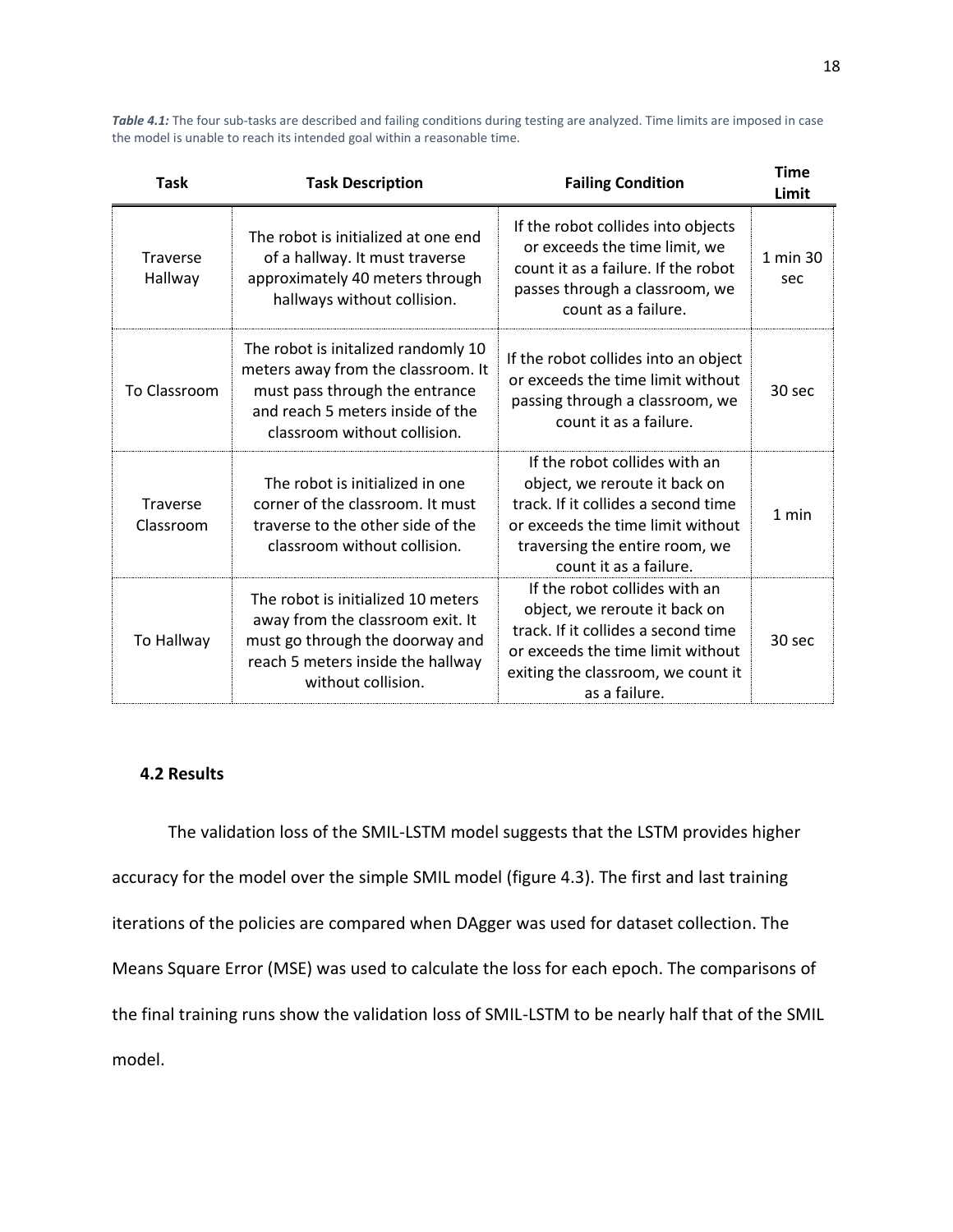

*Figure 4.3: The SMIL-LSTM validation loss is less than the SMIL loss for both the first and last policies.*

The SMIL-LSTM model was proven to be more accurate than the SMIL model, especially in traversing through spaces (table 4.2). When navigating all environments, the LSTM model was observed to take advantage of wider berths around edges of objects, so as not to make unnecessary collisions. In comparison, the SMIL model would cut corners and often collide when it could have avoided errors. Both models had difficulties, however, when faced with going into classrooms and hallways. When viewed from the side, all models would often avoid turning toward the doorframe. This could be caused on how the models were trained but could also have been improved with the use of multiple cameras to detect images of the doorway from the side of the car.

|                          | traverse hallway | traverse classroom | to classroom | to hallway |
|--------------------------|------------------|--------------------|--------------|------------|
| <b>SMIL-LSTM DAgger</b>  | 90%              | 80%                | 60%          | 60%        |
| SMIL DAgger              | 80%              | 60%                | 70%          | 60%        |
| SMIL-LSTM safe imitation | 30%              | 40%                | 20%          | 30%        |
| SMIL safe imitation      | 30%              | 20%                | 20%          | 20%        |

**Table 4.2***:* Architecture Performances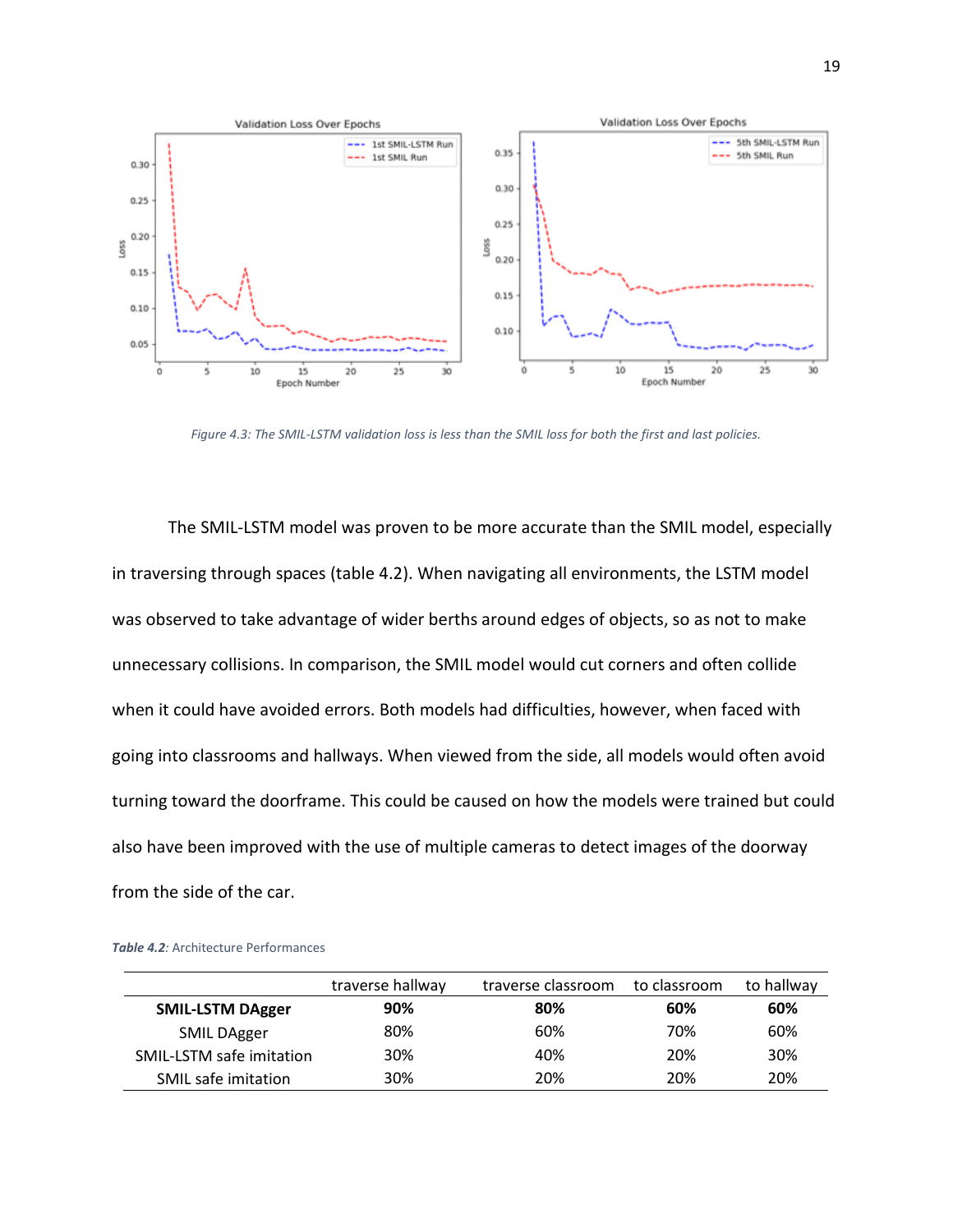DAgger data collection resulted in much higher accuracy than the proposed safe imitation learning data collection, with performance more than doubled (table 4.2). The poor performance of the safe imitation learning was most likely caused by confusing directions during training. Therefore, safe imitation learning is not a no-regret method that can be used for semi-supervised learning. The autonomous policy directed the model into objects, whereas the human (expert) directed the model away. These conflicting directions most likely led to inconsistently training the model.

### **5. Conclusions**

The addition of a long short-term memory cell to the existing SMIL model resulted in higher accuracy and more cautious behavior in the model. While attempts were made to optimize this model, different developments might also lead to better results. In contrast to the architecture used in this work, reinforcement learning might be an alternative that allows for less tedious data collection (Talpaert, et al 2019). AlexNet has also been shown to be effective when used for single color videoframes for autonomous vehicles (Teti, et al 2018), and so future work may replace the ResNet with an AlexNet. Hardware improvements also would improve performance remarkably. Cameras allowing multi-directional vision would allow the racecar to recognize objects that would otherwise be unidentified. A laser rangefinder may also provide better multi-sensory data to the model to make more informed decisions.

Dataset collection using the proposed method of safe imitation learning was inefficient compared to DAgger. This is most likely caused by conflicting commands when directing the robot. When this data is collected and trained, the model is incapable of minimizing the loss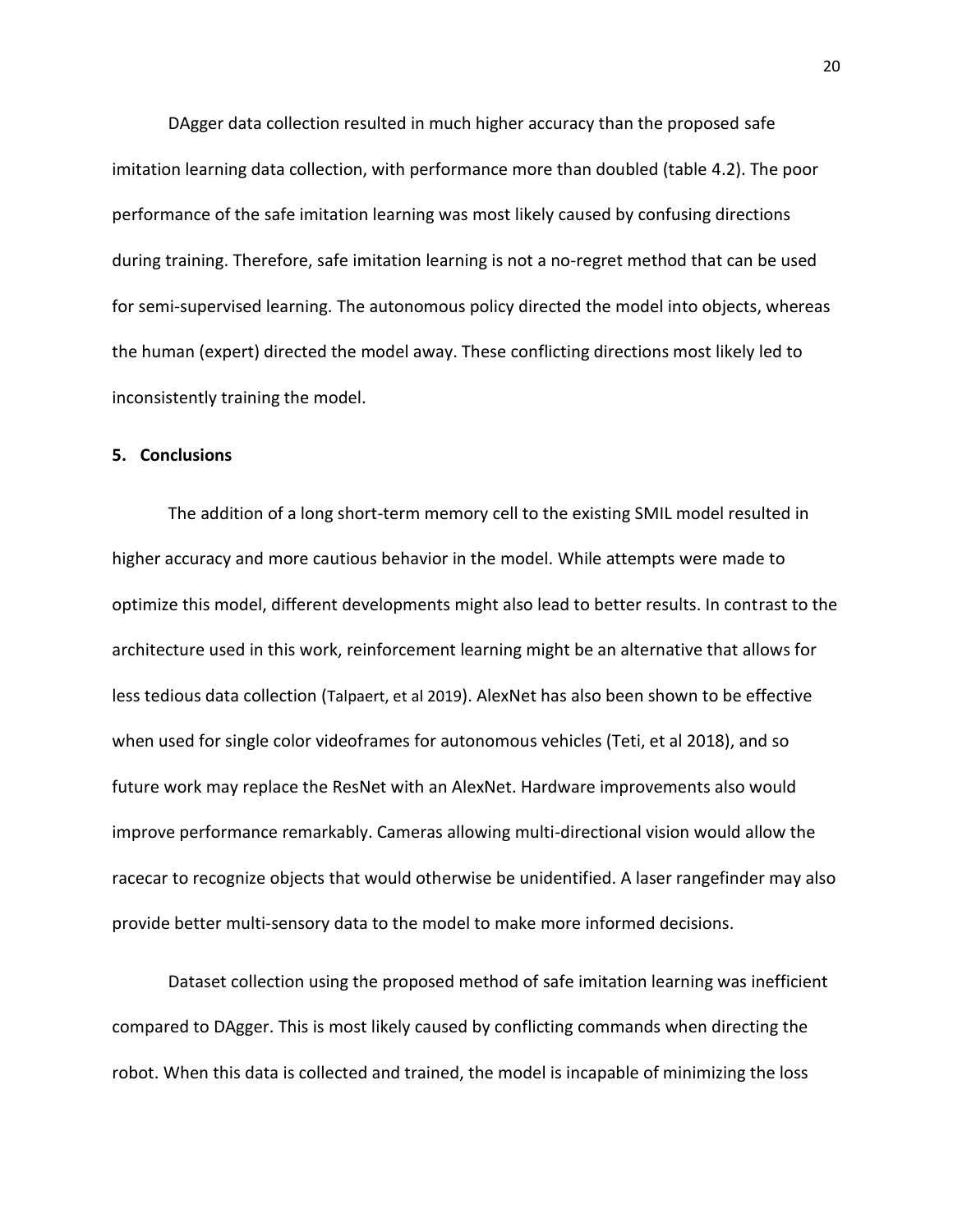function due to these contradictory commands. In the future, there may be further ways to improve on the quality and quantity of data. Adaptive swarm intelligence, for example, would lead to collaborative "swarm" computing continuously feeding data into the model (Zedadra, et al 2018; Vega & Pradip 2019). Both the model's architecture and methodologies will lead to further improvements in autonomous navigation.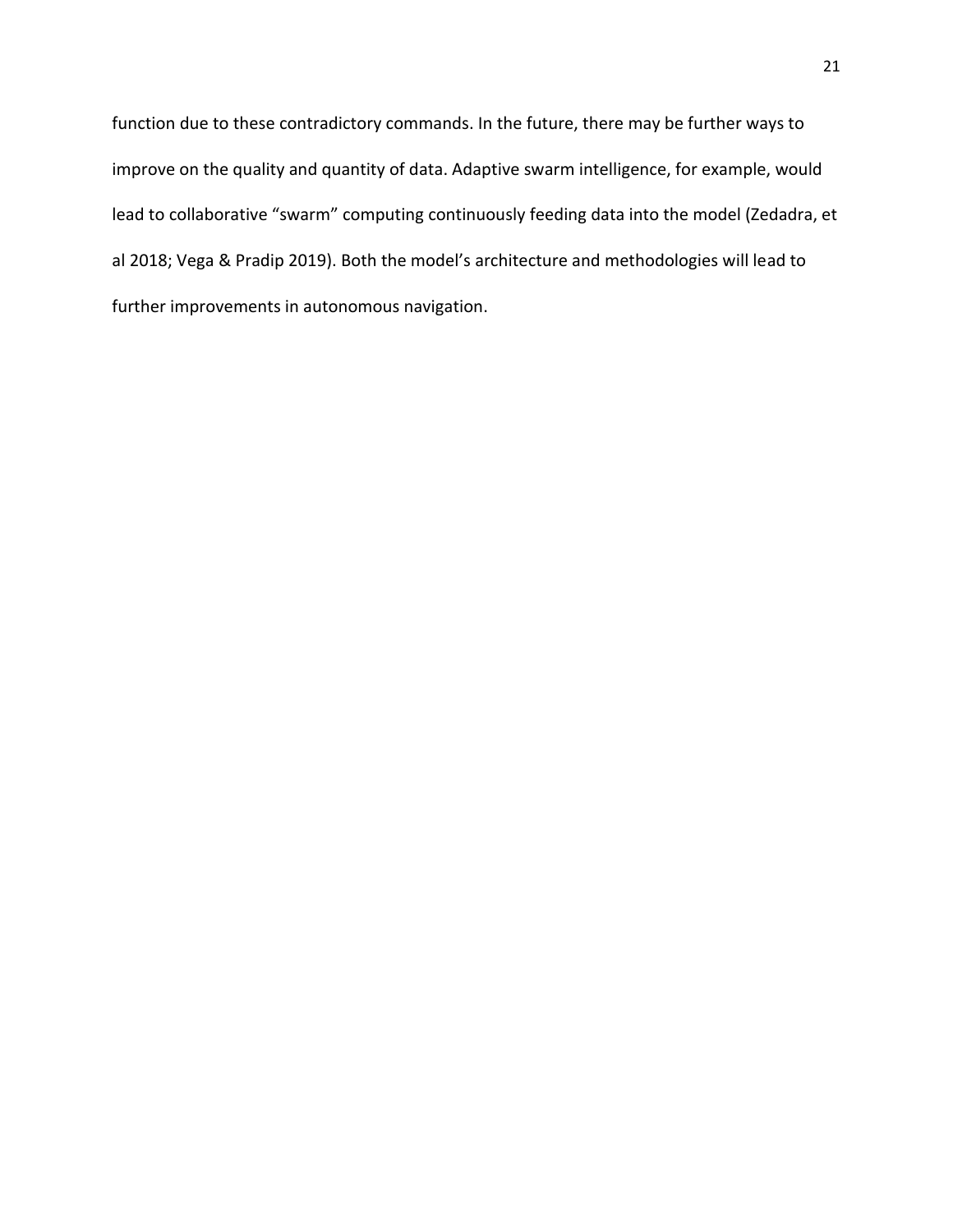# **Bibliography**

- Alom, M. Z., Taha, T. M., Yakopcic, C., Westberg, S., Sidike, P., Nasrin, M. S., … Asari, V. K. (2018, September 12). The History Began from AlexNet: A Comprehensive Survey on Deep Learning Approaches. Retrieved April 20, 2020, from https://arxiv.org/abs/1803.01164
- M. Bojarski, D. Del Testa, D. Dworakowski, B. Firner, B. Flepp,P. Goyal, L. D. Jackel, M. Monfort, U. Muller, J. Zhang, et al. (2016). End to end learning for self-driving cars. arXiv preprint arXiv:1604.07316
- R. Caruana. (1998). Multitask learning. InLearning to learn, pages 95–133.Springer.
- F. Codevilla, M. Muller, A. Dosovitskiy, A. L ́opez, and V. Koltun. (2017). End-to-end driving via conditional imitation learning. arXiv preprintarXiv:1710.02410
- Li Deng and Dong Yu (2014), "Deep Learning: Methods and Applications", Foundations and Trends® in Signal Processing: Vol. 7: No. 3–4, pp 197-387. [http://dx.doi.org/10.1561/2000000039.](http://dx.doi.org/10.1561/2000000039) Retrieve from<https://www.nowpublishers.com/article/Details/SIG-039>
- Y. Duan, M. Andrychowicz, B. Stadie, O. J. Ho, J. Schneider, I. Sutskever, P. Abbeel, and W. Zaremba. (2017). One-shot imitation learning. InAdvances in neural information processing systems, pages 1087–1098.
- A. Faust *et al*., "PRM-RL: Long-range Robotic Navigation Tasks by Combining Reinforcement Learning and Sampling-Based Planning," *2018 IEEE International Conference on Robotics and Automation (ICRA)*, Brisbane, QLD, 2018, pp. 5113-5120.

doi: 10.1109/ICRA.2018.8461096. Retrieved from

[https://ieeexplore.ieee.org/abstract/document/8461096.](https://ieeexplore.ieee.org/abstract/document/8461096)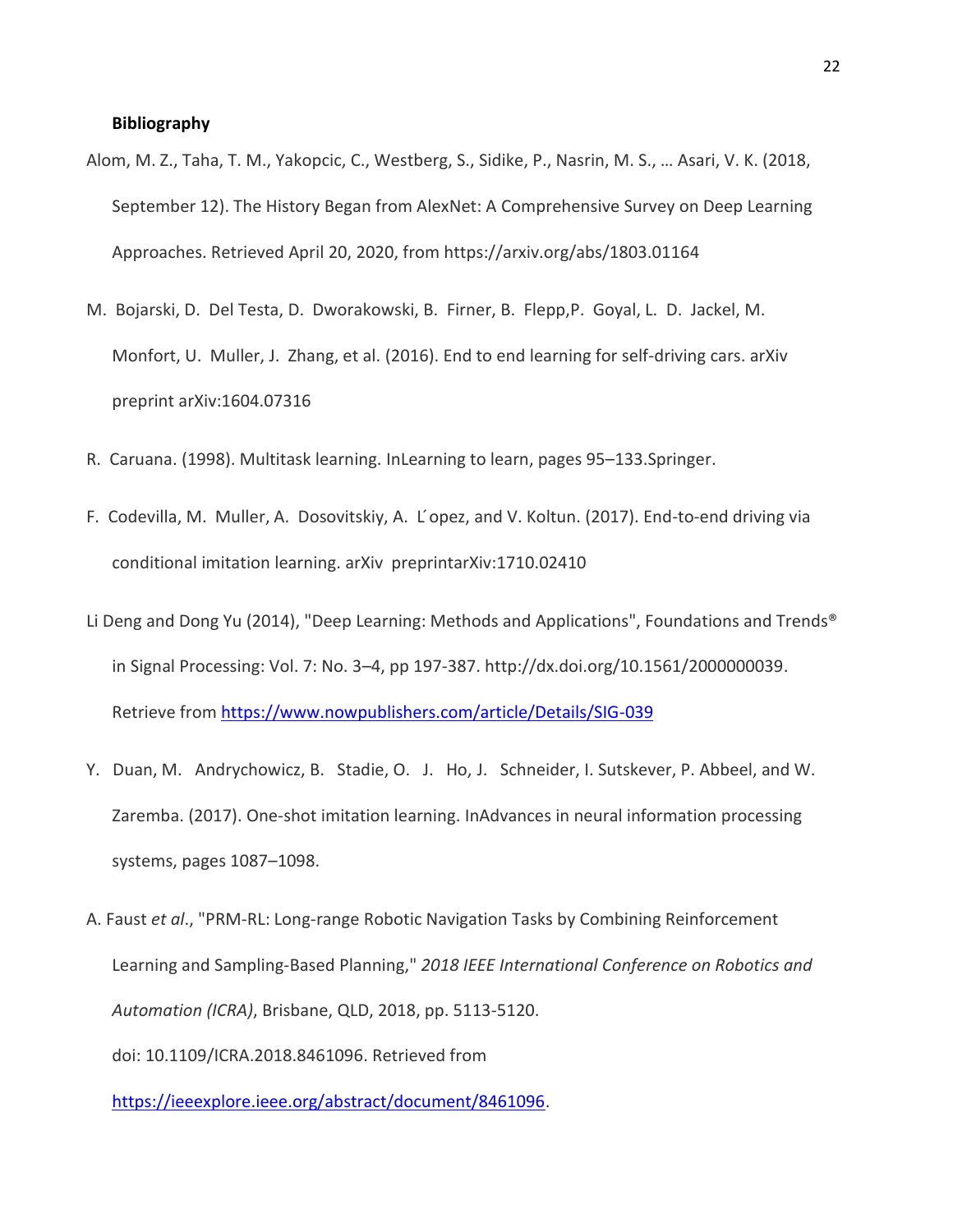- He, K., Zhang, X., Ren, S., & Sun, J. (2016). Deep Residual Learning for Image Recognition. *2016 IEEE Conference on Computer Vision and Pattern Recognition (CVPR)*. doi: 10.1109/cvpr.2016.90
- Hochreiter, S., & Schmidhuber, J. (1997). Long Short-Term Memory. *Neural Computation 9(8): 1735-1780*. Retrieved from [https://www.bioinf.jku.at/publications/older/2604.pdf.](https://www.bioinf.jku.at/publications/older/2604.pdf)
- Kim, D. K., & Chen, T. (2015). Deep Neural Network for Real-Time Autonomous Indoor Navigation. Retrieved from https://arxiv.org/abs/1511.04668
- Kim, J., & Canny, J. (2017). Interpretable Learning for Self-Driving Cars by Visualizing Causal Attention. *2017 IEEE International Conference on Computer Vision (ICCV)*. doi: 10.1109/iccv.2017.320
- Kingma, Diederik P., and Jimmy Ba. "Adam: A Method for Stochastic Optimization." ArXiv:1412.6980 [Cs], Jan. 2017. arXiv.org, http://arxiv.org/abs/1412.6980.
- Stefan Milz, Georg Arbeiter, Christian Witt, Bassam Abdallah, Senthil Yogamani (2018). Visual SLAM for Automated Driving: Exploring the Applications of Deep Learning The IEEE Conference on Computer Vision and Pattern Recognition (CVPR) Workshops, pp. 247-257.
- Endri Rama, Genci Capi, Yusuke Fujimura, Norifumi Tanaka, Shigenori Kawahara, Mitsuru Jindai. Novel Biological Based Method for Robot Navigation and Localization. Journal of Electronic Science and Technology, 2018, 16(1): 16-23. Retrieved fro[m http://www.xml-](http://www.xml-data.org/DZKJDXXBYWB/html/20180103.htm)

[data.org/DZKJDXXBYWB/html/20180103.htm](http://www.xml-data.org/DZKJDXXBYWB/html/20180103.htm)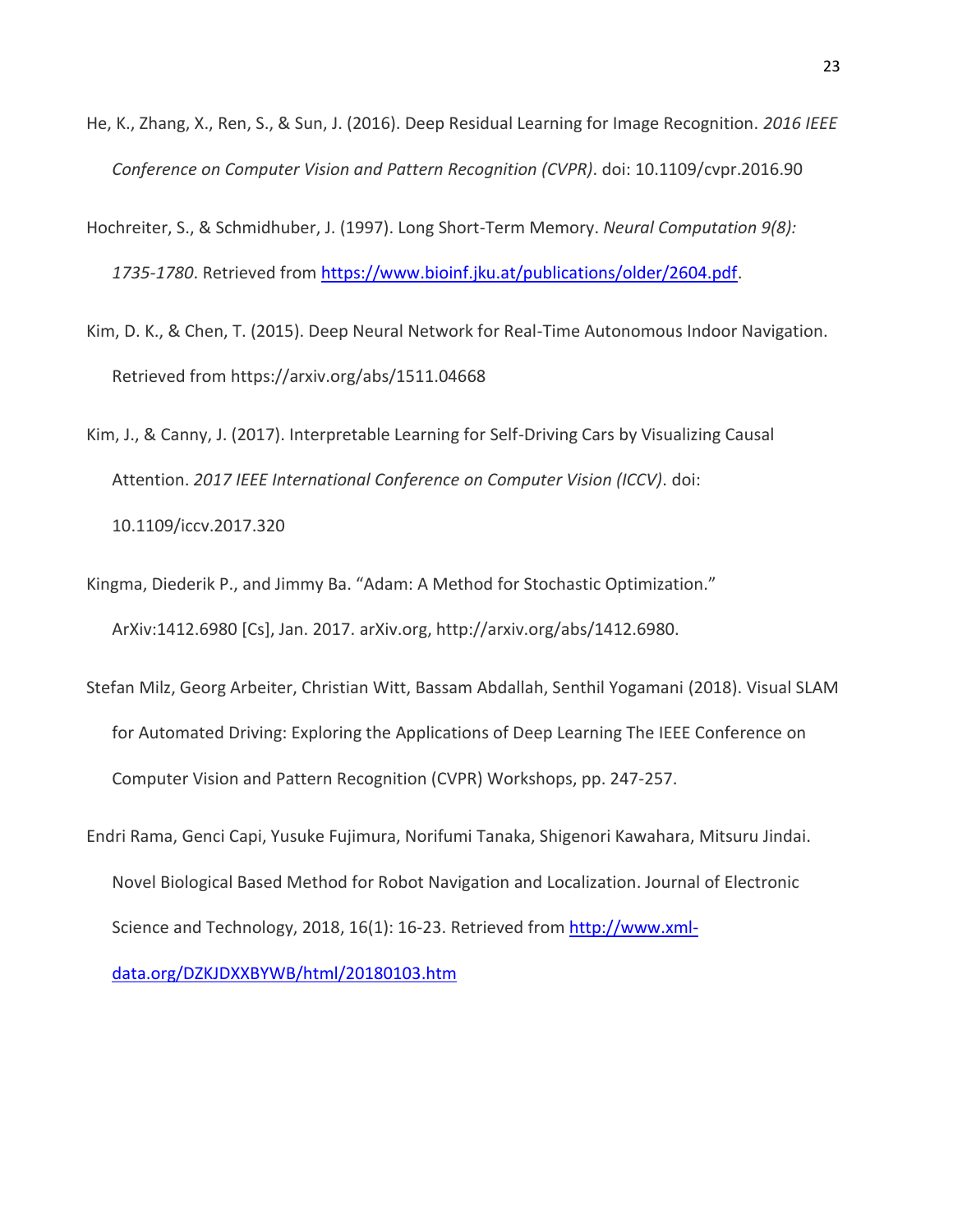- Ross, Stephane & Gordon, Geoffrey & Bagnell, J. (2010). A Reduction of Imitation Learning and Structured Prediction to No-Regret Online Learning. Journal of Machine Learning Research - Proceedings Track. 15.
- Talpaert, Victor & Sobh, Ibrahim & Kiran, Bangalore & Mannion, Patrick & Yogamani, Senthil & Sallab, Ahmad & Perez, Patrick. (2019). Exploring applications of deep reinforcement learning for real-world autonomous driving systems.
- Teti, Michael & Barenholtz, Elan & Martin, Shawn & Hahn, William. (2018). A Systematic Comparison of Deep Learning Architectures in an Autonomous Vehicle.
- Vega, A. & Pradip, B. (2019). Cognitive IoT Systems via Adaptive Swarm Intelligence. *IBM T. J. Watson Research Center.* Retrieved fro[m https://apps.dtic.mil/docs/citations/AD1076211](https://apps.dtic.mil/docs/citations/AD1076211)
- Wang, X., Gao, L., Song, J., & Shen, H. (2017). Beyond Frame-level CNN: Saliency-Aware 3-D CNN With LSTM for Video Action Recognition. *IEEE Signal Processing Letters,24*(4), 510-514. doi:10.1109/lsp.2016.2611485
- Xu, J., Liu, Q., Guo, H., Kageza, A., Alqarni, S., & Wu, S. (2018). Shared Multi-Task Imitation Learning for Indoor Self-Navigation. *2018 IEEE Global Communications Conference (GLOBECOM)*. doi:10.1109/glocom.2018.8647614
- Xu, J., Zhu, S., Guo, H., & Wu, S. (2017). Automated Labeling for Robotic Autonomous Navigation Through Multi-Sensory Semi-Supervised Learning on Big Data. *IEEE Transactions on Big Data*. doi: 10.1109/tbdata.2019.2892462